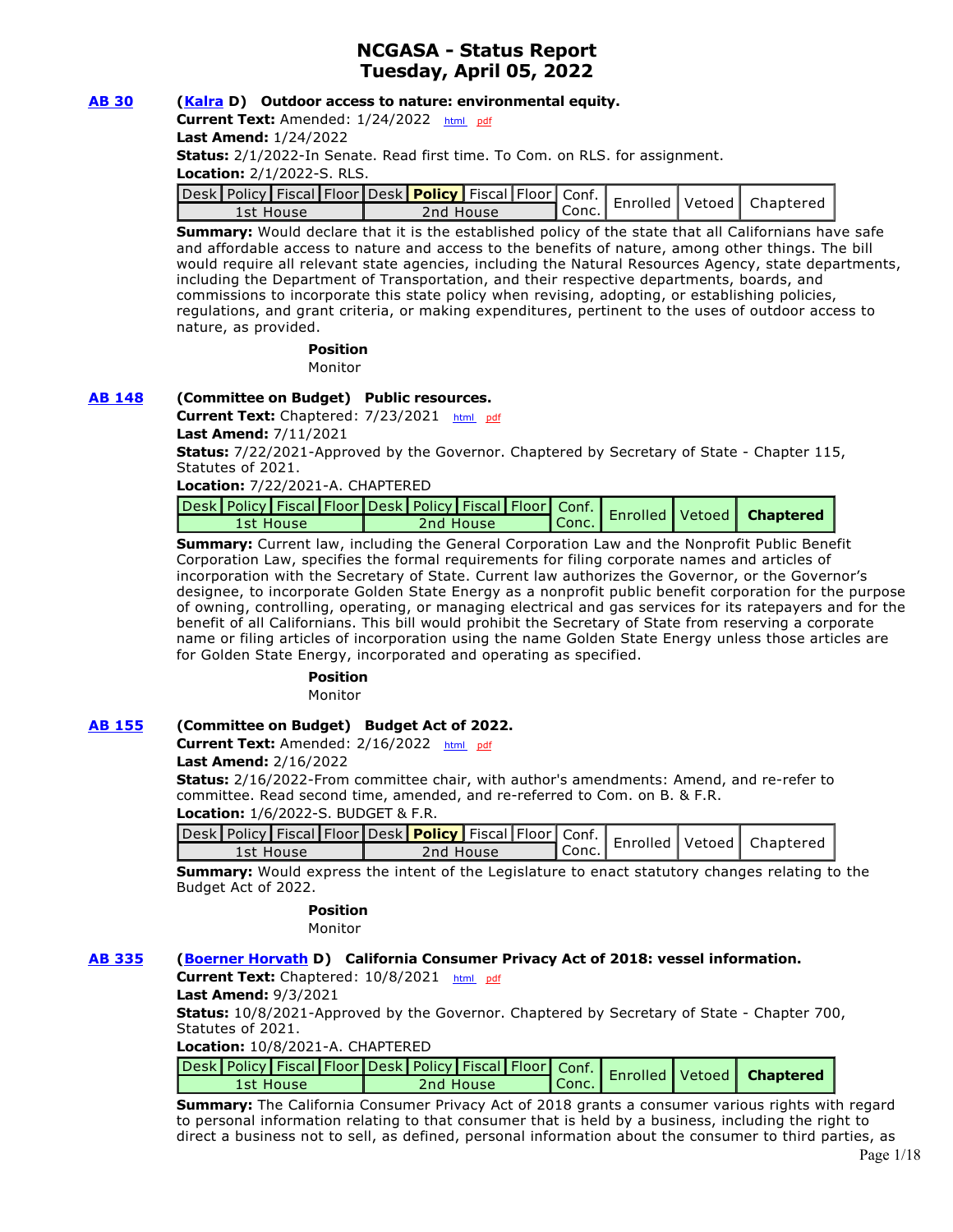defined. This right is known as the right to opt out. The California Privacy Rights Act of 2020, approved by the voters as Proposition 24 at the November 3, 2020, statewide general election, amended, added to, and reenacted the CCPA. This bill would exempt from the right to opt out vessel information or ownership information retained or shared between a vessel dealer and the vessel's manufacturer, if the information is shared for the purpose of effectuating or in anticipation of effectuating a vessel repair covered by a vessel warranty or a recall, as specified.

#### **Position**

Support

#### **[AB 377](https://ctweb.capitoltrack.com/public/publishbillinfo.aspx?bi=qPuHFJavC6sFPWAyIzoRQIda%2BaPlJAwcxA%2BfDRhGjnisujUtfNfsBoGTBjJ3O2oS) [\(Rivas, Robert](https://a30.asmdc.org/)  D) Water quality: impaired waters.**

**Current Text:** Amended: 4/13/2021 [html](http://ct3k1.capitoltrack.com/Bills/21Bills%5Casm%5Cab_0351-0400%5Cab_377_96_A_bill.htm)  [pdf](http://ct3k1.capitoltrack.com/Bills/21Bills%5Casm%5Cab_0351-0400%5Cab_377_96_A_bill.pdf)

**Last Amend:** 4/13/2021

**Status:** 2/1/2022-From committee: Filed with the Chief Clerk pursuant to Joint Rule 56.

**Location:** 1/21/2022-A. DEAD

| <b>ad</b> Policy   Fiscal   Floor   Desk   Policy   Fiscal   Floor   Conf.   Enrolled   Vetoed   Chaptere |           |         |  |  |
|-----------------------------------------------------------------------------------------------------------|-----------|---------|--|--|
| 1st House                                                                                                 | 2nd House | Conc. I |  |  |

**Summary:** Would require, by January 1, 2023, the State Water Resources Control Board and regional boards to prioritize enforcement of all water quality standard violations that are causing or contributing to an exceedance of a water quality standard in a surface water of the state. The bill would require the state board and regional boards, by January 1, 2025, to evaluate impaired state surface waters and report to the Legislature a plan to bring all water segments into attainment by January 1, 2050. The bill would require the state board and regional boards to update the report with a progress summary to the Legislature every 5 years. The bill would create the Waterway Recovery Account in the Waste Discharge Permit Fund and would make moneys in the Waterway Recovery Account available for the state board to expend, upon appropriation by the Legislature, to bring impaired water segments into attainment in accordance with the plan.

## **Position**

Monitor

#### **[AB 379](https://ctweb.capitoltrack.com/public/publishbillinfo.aspx?bi=JMKrujeNCwzodLa0pd75ivElp96fly8fvOK8o0s7gRplFqxwpQADMc1UfetNgave) [\(Gallagher](http://ad03.asmrc.org/) R) Wildlife conservation.**

Current Text: Chaptered: 10/8/2021 [html](http://ct3k1.capitoltrack.com/Bills/21Bills%5Casm%5Cab_0351-0400%5Cab_379_94_C_bill.htm) [pdf](http://ct3k1.capitoltrack.com/Bills/21Bills%5Casm%5Cab_0351-0400%5Cab_379_94_C_bill.pdf)

**Last Amend:** 8/26/2021

**Status:** 10/8/2021-Approved by the Governor. Chaptered by Secretary of State - Chapter 701, Statutes of 2021.

**Location:** 10/8/2021-A. CHAPTERED

| ~esk   Policy   Fiscal   Floor   Desk   Policy   Fiscal   Floor   Conf.   Enrolled   Vetoed   Chaptere |           |            |  |  |
|--------------------------------------------------------------------------------------------------------|-----------|------------|--|--|
| 1st House                                                                                              | 2nd House | $\ $ Conc. |  |  |

**Summary:** Current law authorizes the Department of Fish and Wildlife, with the approval of the Wildlife Conservation Board , to enter into agreements with any other department or agency of this state, any local agency, or nonprofit organization, to provide for the construction, management, or maintenance of the facilities authorized by the board, and authorizes such other department or agency of this state, local agency, or nonprofit organization, and each of them to construct, manage, or maintain those facilities pursuant to the agreement. Current law authorizes the board to make grants or loans to nonprofit organizations, local governmental agencies, federal agencies, and state agencies for various purposes in connection with fish and wildlife habitats. This bill would authorize the department to also enter into that type of agreement with a California Native American tribe.

#### **Position**

Monitor

#### **[AB 534](https://ctweb.capitoltrack.com/public/publishbillinfo.aspx?bi=lTsOWXyJziPZudY4zuCHFwDmBnCRi82cM1kHNZ31nezG4CessNM68rT2sMC1BI3x) [\(Bonta, Mia](https://a18.asmdc.org/) D) Fishing: ropeless fishing gear.**

**Current Text:** Amended: 4/19/2021 [html](http://ct3k1.capitoltrack.com/Bills/21Bills%5Casm%5Cab_0501-0550%5Cab_534_98_A_bill.htm)  [pdf](http://ct3k1.capitoltrack.com/Bills/21Bills%5Casm%5Cab_0501-0550%5Cab_534_98_A_bill.pdf)

**Last Amend:** 4/19/2021

**Status:** 2/1/2022-From committee: Filed with the Chief Clerk pursuant to Joint Rule 56. **Location:** 1/14/2022-A. DEAD

|           |  |  |           |         |  | Jead Policy   Fiscal   Floor   Desk   Policy   Fiscal   Floor   Conf.   Enrolled   Vetoed   Chaptere |
|-----------|--|--|-----------|---------|--|------------------------------------------------------------------------------------------------------|
| 1st House |  |  | 2nd House | l Conc. |  |                                                                                                      |

**Summary:** Would require, on or before November 1, 2025, ropeless fishing gear, as determined by the Department of Fish and Wildlife, to be used when fishing in a national marine sanctuary and taking any species of fish for commercial or recreational purposes in any trap fishery, upon implementation of this requirement by the department and th Fish and Game Commission. The bill would require the department and the commission to promulgate regulations to implement the above requirement, including establishing a public process to certify fishing gear as ropeless and defining ropeless fishing gear as including only gear in which there is no static vertical buoy line. The bill would authorize the director to extend the November 1, 2025, implementation deadline for the above requirement by up to 2 years, by making findings that suitable ropeless fishing gear is not yet commercially available, as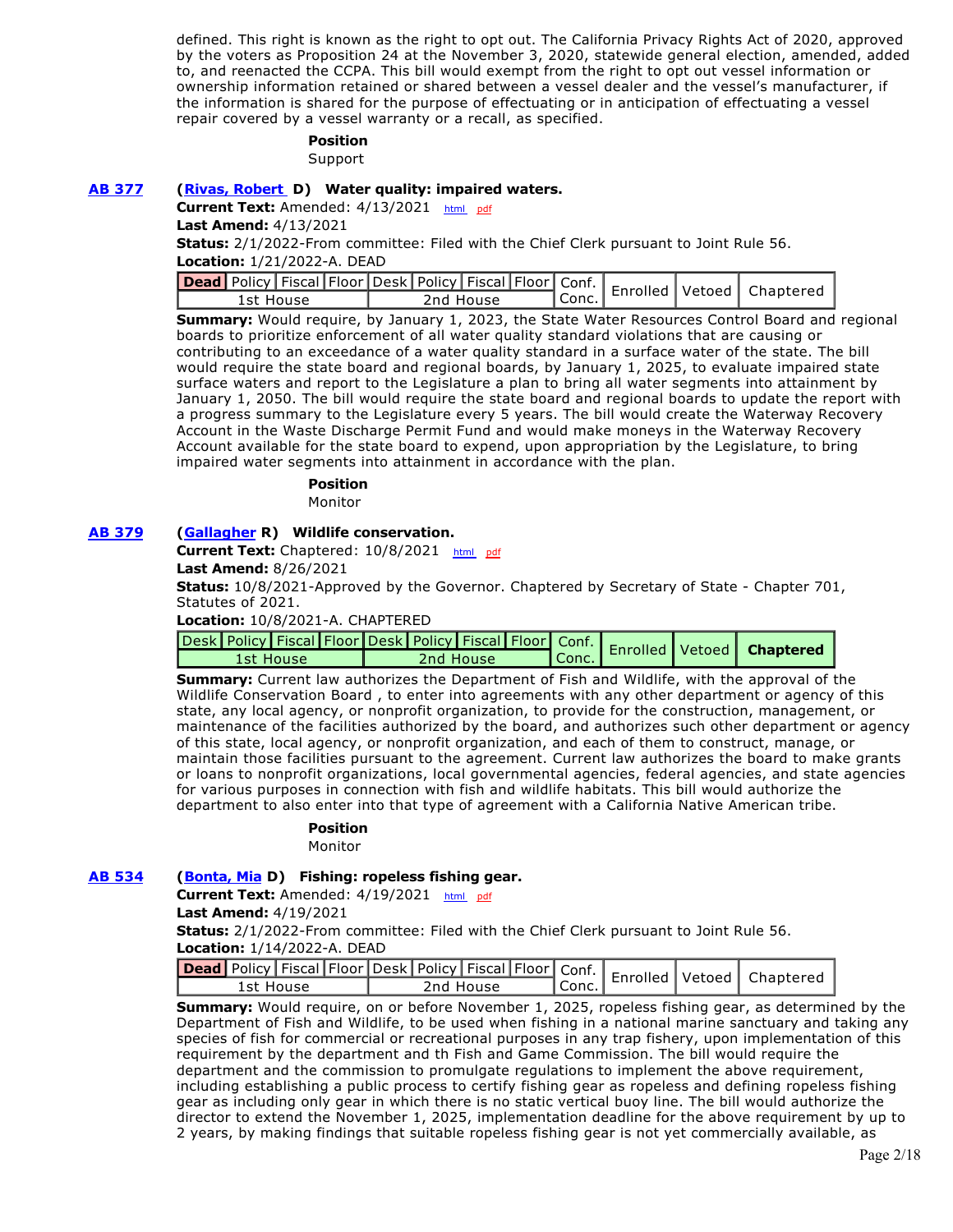specified.

#### **Position**  Monitor

## **[AB 554](https://ctweb.capitoltrack.com/public/publishbillinfo.aspx?bi=xnqRy1UjkNx5HculJ8izzTYafr1nB4%2BFSkbvr7dRq4S5KHSNnqWVrTSBgBNQoifw) [\(Mathis](http://ad26.asmrc.org/) R) Department of Fish and Wildlife: Office of the Ombudsperson.**

**Current Text:** Introduced: 2/10/2021 [html](http://ct3k1.capitoltrack.com/Bills/21Bills%5Casm%5Cab_0551-0600%5Cab_554_99_I_bill.htm) [pdf](http://ct3k1.capitoltrack.com/Bills/21Bills%5Casm%5Cab_0551-0600%5Cab_554_99_I_bill.pdf)

**Status:** 2/1/2022-From committee: Filed with the Chief Clerk pursuant to Joint Rule 56. **Location:** 1/21/2022-A. DEAD

| vead Policy Fiscal Floor Desk   Policy   Fiscal   Floor   Conf.   Enrolled   Vetoed   Chaptered |           |        |  |  |
|-------------------------------------------------------------------------------------------------|-----------|--------|--|--|
| 1st House                                                                                       | 2nd House | `Conc. |  |  |

**Summary:** Would establish in the Department of Fish and Wildlife the Office of the Ombudsperson, administered through the ombudsperson. The bill would require the Fish and Game Commission to appoint the ombudsperson and would require the office to operate independently of department staff and to report to the president of the commission. The bill would require the office to undertake specified duties under the supervision of the president of the commission, including working independently as an intermediary to provide individuals with a confidential process to address complaints regarding the department and resolve disputes with the department.

#### **Position**

**Support** 

**Notes:** AB 554-It's a good idea with the exception that the position is appointed by the Commission he/she would be investigating for. How can there be a fair assessment when you realize you could lose your job because it would be against the Commissions wishes? Maybe the person could be chosen by the stakeholder. A committee representing the people of the state.

## **[AB 645](https://ctweb.capitoltrack.com/public/publishbillinfo.aspx?bi=AOornhIoeJrif%2BNpqASS5R3ReSiFMFoZO1Jo6yW2bOv%2B0tmLYxIQyb0vahaKzdaA) [\(Gallagher](http://ad03.asmrc.org/) R) Fish and wildlife: poaching: penalties: probation period.**

Current Text: Amended: 3/11/2021 [html](http://ct3k1.capitoltrack.com/Bills/21Bills%5Casm%5Cab_0601-0650%5Cab_645_98_A_bill.htm) [pdf](http://ct3k1.capitoltrack.com/Bills/21Bills%5Casm%5Cab_0601-0650%5Cab_645_98_A_bill.pdf)

**Last Amend:** 3/11/2021

**Status:** 2/1/2022-From committee: Filed with the Chief Clerk pursuant to Joint Rule 56. **Location:** 1/21/2022-A. DEAD

| <b>Lead</b> Policy Fiscal Floor Desk   Policy   Fiscal   Floor   Conf.   Enrolled   Vetoed   Chaptere |           |  |           |  |         |  |  |
|-------------------------------------------------------------------------------------------------------|-----------|--|-----------|--|---------|--|--|
|                                                                                                       | 1st House |  | 2nd House |  | l Conc. |  |  |

**Summary:** Current law prescribes certain penalties for the illegal sale or purchase of abalone taken by a person required to be licensed, as specified. Currentlaw prescribes certain penalties for the illegal take, possession, import, export, sale, purchase, barter, trade, or exchange of a bird, fish, mammal, reptile, amphibian, or part of any of those animals, or the illegal take or possession in the field of more than 3 times the daily bag limit, or the illegal possession of more than 3 times the legal possession limit, of those animals. Currentlaw prescribes certain penalties for the knowing violation and conviction of certain provisions involving trophy deer, elk, antelope, bighorn sheep, or wild turkey. This bill would prohibit, if the court grants probation to a person punished pursuant to the above provisions, the period of probation from exceeding 3 years.

> **Position**  Support

## **[AB 702](https://ctweb.capitoltrack.com/public/publishbillinfo.aspx?bi=9m%2Fgy93Xpjv8QznZbZy%2BfBB8egkgqKj1GZc21sbSjNt1SBp0m8KidQUZXmVyUJFq) [\(Santiago](https://a53.asmdc.org/) D) Animal welfare: Dog and Cat Bill of Rights.**

**Current Text:** Amended: 1/3/2022 [html](http://ct3k1.capitoltrack.com/Bills/21Bills%5Casm%5Cab_0701-0750%5Cab_702_97_A_bill.htm) [pdf](http://ct3k1.capitoltrack.com/Bills/21Bills%5Casm%5Cab_0701-0750%5Cab_702_97_A_bill.pdf) **Last Amend:** 1/3/2022

**Status:** 2/1/2022-From committee: Filed with the Chief Clerk pursuant to Joint Rule 56. **Location:** 1/14/2022-A. DEAD

| <b>Dead</b> Policy   Fiscal   Floor   Desk   Policy   Fiscal   Floor   Conf. |           |       |          | Vetoed | Chaptered |
|------------------------------------------------------------------------------|-----------|-------|----------|--------|-----------|
| 1st House                                                                    | 2nd House | Conc. | Enrolled |        |           |

**Summary:** Current law makes it a crime for the owner or keeper of any animal to permit an animal to be in any enclosure without proper care and attention, or to abuse or neglect an animal, as specified. This bill would define "proper care and attention" for purposes of this crime as it pertains to dogs and cats to include the provision of appropriate food, water, health care, and mental stimulation and enrichment.

> **Position**  Monitor

## **[AB 804](https://ctweb.capitoltrack.com/public/publishbillinfo.aspx?bi=Y7jAGf1wTijK5lnzIMEQI8JJXc7gUut5%2Fm5m7pY%2FH5QvGJ8vLgyfR0n4HI6Es2SP) [\(Dahle, Megan](https://ad01.asmrc.org/) R) Free hunting days.**

Current Text: Chaptered: 9/30/2021 [html](http://ct3k1.capitoltrack.com/Bills/21Bills%5Casm%5Cab_0801-0850%5Cab_804_94_C_bill.htm) [pdf](http://ct3k1.capitoltrack.com/Bills/21Bills%5Casm%5Cab_0801-0850%5Cab_804_94_C_bill.pdf) **Last Amend:** 8/16/2021 **Status:** 9/30/2021-Approved by the Governor. Chaptered by Secretary of State - Chapter 413, Statutes of 2021. **Location:** 9/30/2021-A. CHAPTERED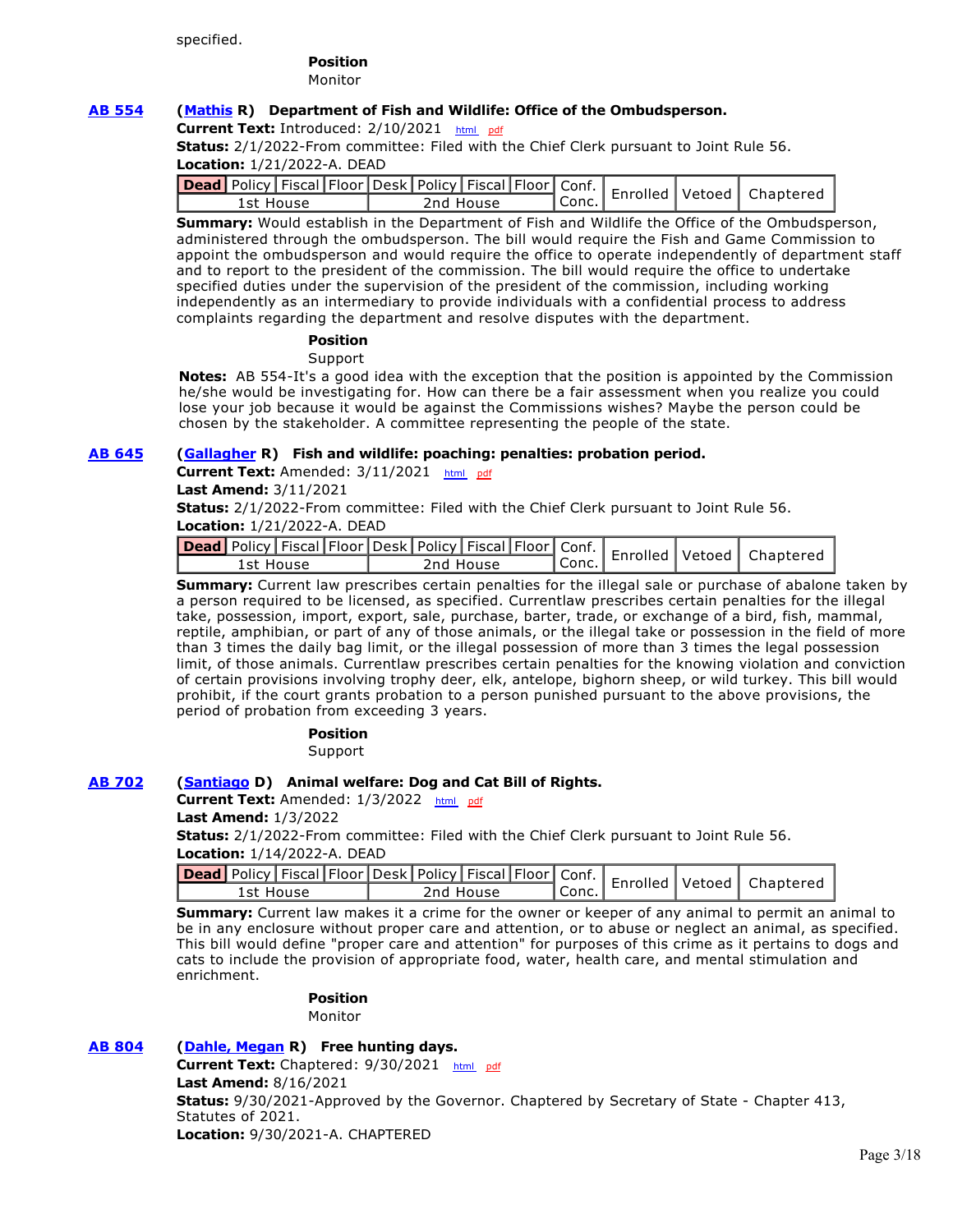|           |  |           |                    |  | Jesk Policy   Fiscal   Floor Desk   Policy   Fiscal   Floor   Conf.   Enrolled   Vetoed   Chaptere |
|-----------|--|-----------|--------------------|--|----------------------------------------------------------------------------------------------------|
| 1st House |  | 2nd House | $\mathbb{R}$ Conc. |  |                                                                                                    |

**Summary:** Current law authorizes the Director of Fish and Wildlife to establish 2 free hunting days per year: one in the fall, and one in the winter. Current law authorizes a California unlicensed resident to hunt during a free hunting day if accompanied by a licensed hunter, subject to certain conditions. Existing law prohibits these provisions from being implemented until the Department of Fish and Wildlife's Automated License Data System is fully operational for at least one year. This bill would require, rather than authorize, the director to establish 2 free hunting days per year no later than July 1, 2023. The bill would require the department to issue a registration for free hunting days to any California resident who provides the department with all of the information required to issue an annual California hunting license and evidence of completing a course in hunter education, as specified.

## **Position**

Support

**Notes:** AB 804-It's an okay idea. But hunting in the spring is pretty limited. You can hunt turkeys, wild pigs and predators. Maybe move it to the winter to include ducks?

#### **[AB 817](https://ctweb.capitoltrack.com/public/publishbillinfo.aspx?bi=9GXK0HtCtkh6R%2FvKwo57Rz3e6MHUPedm%2FiF8iFgYtANyK1d582%2BKWjrrrZHb%2BT9l) [\(Wood](https://a02.asmdc.org/) D) Sport fishing licenses: electronic display: 12-consecutive-month licenses.**

#### **Current Text:** Chaptered: 10/7/2021 [html](http://ct3k1.capitoltrack.com/Bills/21Bills%5Casm%5Cab_0801-0850%5Cab_817_94_C_bill.htm)  [pdf](http://ct3k1.capitoltrack.com/Bills/21Bills%5Casm%5Cab_0801-0850%5Cab_817_94_C_bill.pdf)

**Last Amend:** 7/15/2021

**Status:** 10/7/2021-Approved by the Governor. Chaptered by Secretary of State - Chapter 607, Statutes of 2021.

**Location:** 10/7/2021-A. CHAPTERED

| Jesk Policy   Fiscal   Floor Desk   Policy   Fiscal   Floor   Conf.   Enrolled   Vetoed   Chapterer |           |                    |  |  |  |
|-----------------------------------------------------------------------------------------------------|-----------|--------------------|--|--|--|
| 1st House                                                                                           | 2nd House | $\mathsf{T}$ Conc. |  |  |  |

**Summary:** Would authorize the Department of Fish and Wildlife, on or before January 1, 2023, to provide an option to display a sport fishing license, validation, report card, or other sport fishing entitlement issued pursuant to the Fish and Game Code or regulations adopted pursuant to this code electronically on a mobile device, except as provided. The bill would provide that a person who displays a sport fishing entitlement electronically on a mobile device in accordance with this provision shall be deemed to be in compliance with any requirement to possess or affix the entitlement.

## **Position**

Support

#### **[AB 908](https://ctweb.capitoltrack.com/public/publishbillinfo.aspx?bi=VguSYBovwH6ENrYIXQGZpLLQVusJJLeymPR4Rov7mIilyEKZUFUOe4WDwVee7l%2Bo) [\(Frazier](https://a11.asmdc.org/) D) Natural Resources Agency: statewide natural resources inventory.**

Current Text: Introduced: 2/17/2021 [html](http://ct3k1.capitoltrack.com/Bills/21Bills%5Casm%5Cab_0901-0950%5Cab_908_99_I_bill.htm)  [pdf](http://ct3k1.capitoltrack.com/Bills/21Bills%5Casm%5Cab_0901-0950%5Cab_908_99_I_bill.pdf)

**Status:** 2/1/2022-From committee: Filed with the Chief Clerk pursuant to Joint Rule 56. **Location:** 1/14/2022-A. DEAD

|           |  |           |       |  | <b>ead</b> Policy Fiscal Floor Desk   Policy   Fiscal   Floor   Conf.   Enrolled   Vetoed   Chaptered |
|-----------|--|-----------|-------|--|-------------------------------------------------------------------------------------------------------|
| 1st House |  | 2nd House | Conc. |  |                                                                                                       |

**Summary:** Existing law establishes the Natural Resources Agency in state government and requires the agency, in consultation with each department, board, conservancy, and commission within the agency, to develop and maintain a database of lands and easements that have been acquired by the departments and boards within the agency.This bill would require the Natural Resources Agency, to the extent a specified appropriation is made, to prepare a comprehensive, statewide inventory of the natural resources of the state and establish treatment measures necessary to protect those resources, and to post its initial inventory on its internet website on or before January 1, 2023, with annual updates on or before January 1 of each year thereafter.

#### **Position**

Monitor

#### **[AB 1223](https://ctweb.capitoltrack.com/public/publishbillinfo.aspx?bi=HMufbHApznPfJXwFv71I9M2K0HMItR2cCFh1%2FDItv08z83jgvHRsR8NyvgSON%2Buh) [\(Levine](https://a10.asmdc.org/) D) Firearms and ammunition: excise tax.**

**Current Text:** Amended: 1/24/2022 [html](http://ct3k1.capitoltrack.com/Bills/21Bills%5Casm%5Cab_1201-1250%5Cab_1223_93_A_bill.htm)  [pdf](http://ct3k1.capitoltrack.com/Bills/21Bills%5Casm%5Cab_1201-1250%5Cab_1223_93_A_bill.pdf)

**Last Amend:** 1/24/2022

**Status:** 2/1/2022-Died on third reading file.

**Location:** 2/1/2022-A. DEAD

|           |  |  |           |         |  | <b>Lead</b> Policy Fiscal Floor Desk Policy Fiscal Floor Conf.   Enrolled Vetoed   Chapterer |
|-----------|--|--|-----------|---------|--|----------------------------------------------------------------------------------------------|
| 1st House |  |  | 2nd House | l Conc. |  |                                                                                              |

**Summary:** Curent law establishes the California Violence Intervention and Prevention (CalVIP) Grant Program, administered by the Board of State and Community Corrections, to award competitive grants for the purpose of violence intervention and prevention.This bill, the Gun Violence Prevention, Healing, and Recovery Act, would, commencing July 1, 2023, and subject to an appropriation as specified, impose an excise tax in the amount of 10% of the sales price of a handgun and 11% of the sales price of a long gun, rifle, firearm precursor part, and ammunition, as specified. The tax would be collected by the state pursuant to the Fee Collection Procedures Law. The bill would require that the revenues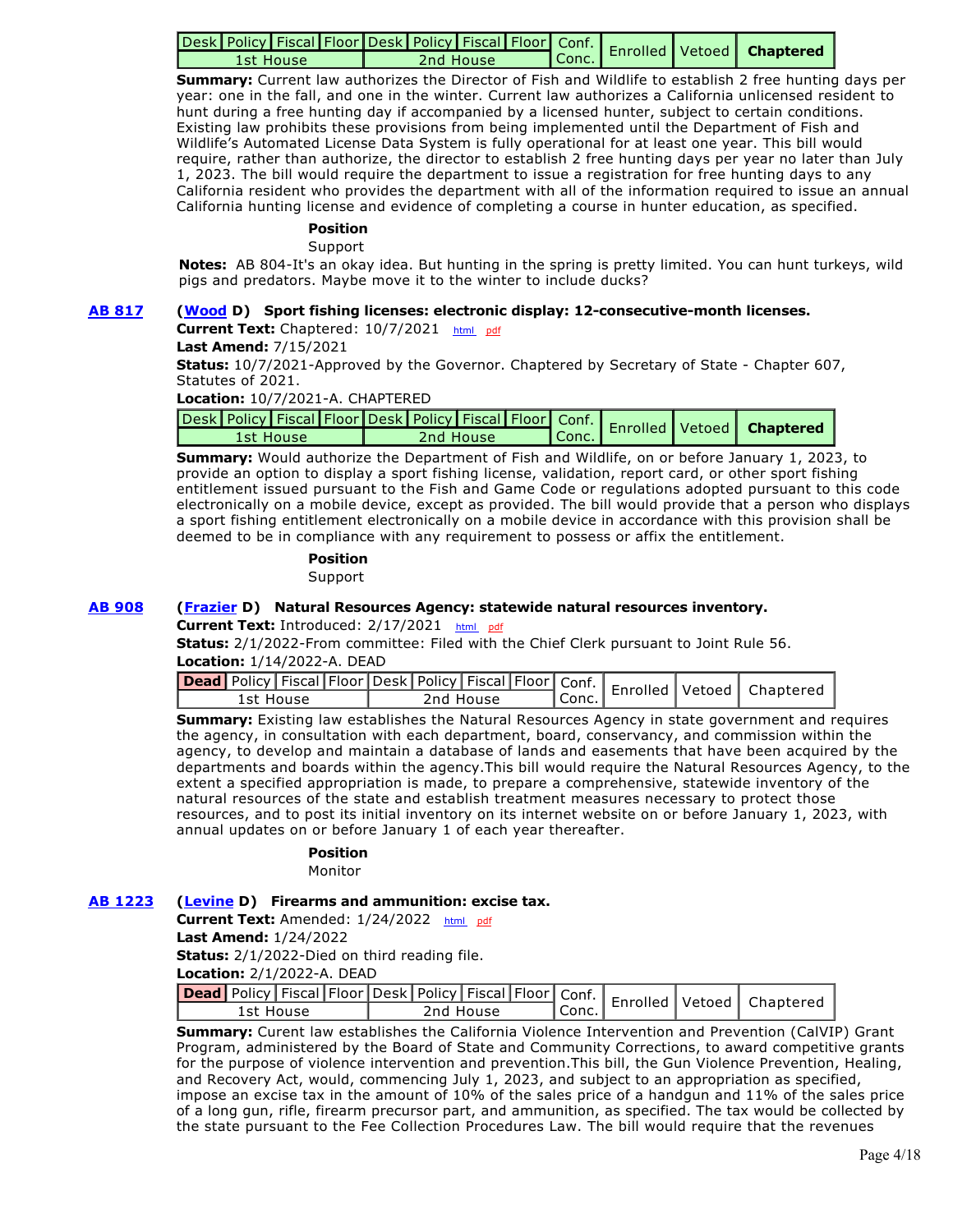collected be deposited in the Gun Violence Prevention, Healing, and Recovery Fund, which the bill would establish in the State Treasury.

# **Position**

Oppose

## **[AB 1390](https://ctweb.capitoltrack.com/public/publishbillinfo.aspx?bi=3U%2BtyBOOMNEAs%2FQ771ck1uCA%2BZ5LwK%2BiDNWUoqqz8%2F3m2g8iZJtwCZ3Ft5tiAZbB) [\(Boerner Horvath](https://a76.asmdc.org/) D) State lands: school and lieu lands.**

Current Text: Chaptered: 10/8/2021 [html](http://ct3k1.capitoltrack.com/Bills/21Bills%5Casm%5Cab_1351-1400%5Cab_1390_94_C_bill.htm) [pdf](http://ct3k1.capitoltrack.com/Bills/21Bills%5Casm%5Cab_1351-1400%5Cab_1390_94_C_bill.pdf)

**Last Amend:** 8/26/2021

**Status:** 10/8/2021-Approved by the Governor. Chaptered by Secretary of State - Chapter 715, Statutes of 2021.

#### **Location:** 10/8/2021-A. CHAPTERED

|           |  |           |               |  | Jesk Policy   Fiscal   Floor   Desk   Policy   Fiscal   Floor   Conf.   Enrolled   Vetoed   Chaptere |
|-----------|--|-----------|---------------|--|------------------------------------------------------------------------------------------------------|
| 1st House |  | 2nd House | $ $ Conc. $ $ |  |                                                                                                      |

**Summary:** Current law grants to the State Lands Commission control over specified public lands in the state, including indemnity lands selected in lieu of specified land granted to the state by the United States for the use of public schools that was lost. Current law requires the commission to prepare a master plan for all school and lieu lands under its jurisdiction. Current law requires the commission to obtain a statement from the United States Land Office after the survey of any township by the United States, as specified. This bill would repeal the above requirements.

> **Position**  Monitor

## **[AB 1500](https://ctweb.capitoltrack.com/public/publishbillinfo.aspx?bi=Q%2B0%2FTujrY%2F2UGWOn6vunP%2BjoTYTCRmpAJ7pQVkz0xETSp%2FNu4kYVQYYVP%2FjaDcW4) [\(Garcia, Eduardo](https://a56.asmdc.org/) D) Safe Drinking Water, Wildfire Prevention, Drought Preparation, Flood Protection, Extreme Heat Mitigation, and Workforce Development Bond Act of 2022.**

**Current Text:** Amended: 5/11/2021 [html](http://ct3k1.capitoltrack.com/Bills/21Bills%5Casm%5Cab_1451-1500%5Cab_1500_97_A_bill.htm)  [pdf](http://ct3k1.capitoltrack.com/Bills/21Bills%5Casm%5Cab_1451-1500%5Cab_1500_97_A_bill.pdf)

**Last Amend:** 5/11/2021

**Status:** 2/1/2022-From committee: Filed with the Chief Clerk pursuant to Joint Rule 56.

**Location:** 1/31/2022-A. DEAD

| <b>cad</b> Policy   Fiscal   Floor   Desk   Policy   Fiscal   Floor   Conf.   Enrolled   Vetoed   Chapterer<br>' Conc.<br>2nd House<br>1st House |  |  |  |  |  |  |
|--------------------------------------------------------------------------------------------------------------------------------------------------|--|--|--|--|--|--|
|                                                                                                                                                  |  |  |  |  |  |  |

**Summary:** Would enact the Safe Drinking Water, Wildfire Prevention, Drought Preparation, Flood Protection, Extreme Heat Mitigation, and Workforce Development Bond Act of 2022, which, if approved by the voters, would authorize the issuance of bonds in the amount of \$7,080,000,000 pursuant to the State General Obligation Bond Law to finance projects for safe drinking water, wildfire prevention, drought preparation, flood protection, extreme heat mitigation, and workforce development programs.

#### **Position**

Support

## **[AB 1594](https://ctweb.capitoltrack.com/public/publishbillinfo.aspx?bi=4uLt%2FAEGjiYYz5%2FJi8SlOh7uxJT9D5almPYVOd0JtnL40%2BJJb8plS5e5%2FTay%2FPZJ) [\(Ting](https://a19.asmdc.org/) D) Firearms: civil suits.**

Current Text: Amended: 3/22/2022 [html](http://ct3k1.capitoltrack.com/Bills/21Bills%5Casm%5Cab_1551-1600%5Cab_1594_98_A_bill.htm) [pdf](http://ct3k1.capitoltrack.com/Bills/21Bills%5Casm%5Cab_1551-1600%5Cab_1594_98_A_bill.pdf)

**Last Amend:** 3/22/2022

**Status:** 3/23/2022-Re-referred to Com. on JUD.

**Location:** 3/3/2022-A. JUD.

| vesk Policy Fiscal Floor Desk   Policy   Fiscal   Floor   Conf.   Enrolled   Vetoed   Chaptered |           |         |  |  |
|-------------------------------------------------------------------------------------------------|-----------|---------|--|--|
| 1st House                                                                                       | 2nd House | ' Conc. |  |  |

**Summary:** Would require a firearm industry member, as defined, who manufactures, markets, imports, offers for wholesale, or offers for retain sale a firearm-related product, as defined, to establish, implement, and enforce reasonable controls, as defined, and take reasonable precautions to ensure that the member does not sell, distribute, or provide a firearm-related product to a downstream distributor or retailer of firearm-related products who fails to establish, implement, and enforce reasonable controls. The bill would also prohibit a firearm industry member from manufacturing, marketing, importing, offering for wholesale, or offering for retail sale a firearm-related product that is likely to create a substantial and unreasonable risk of harm to public health and safety.

> **Position**  Monitor

## **[AB 1624](https://ctweb.capitoltrack.com/public/publishbillinfo.aspx?bi=xuDLkoCHlE6CLf1suRTNpJIr0hTpN5wYcuBxixhO73ZccvHOBp19XcHRJT1lYKKx) [\(Ting](https://a19.asmdc.org/) D) Budget Act of 2022.**

**Current Text:** Introduced: 1/10/2022 [html](http://ct3k1.capitoltrack.com/Bills/21Bills%5Casm%5Cab_1601-1650%5Cab_1624_99_I_bill.htm) [pdf](http://ct3k1.capitoltrack.com/Bills/21Bills%5Casm%5Cab_1601-1650%5Cab_1624_99_I_bill.pdf)

**Status:** 1/20/2022-Referred to Com. on BUDGET.

**Location:** 1/10/2022-A. BUDGET

| . Jesk Policy Fiscal Floor Desk   Policy   Fiscal   Floor   Conf.   Enrolled   Vetoed   Chapterer |           |         |  |  |
|---------------------------------------------------------------------------------------------------|-----------|---------|--|--|
| 1st House                                                                                         | 2nd House | ' Conc. |  |  |

**Summary:** Would make appropriations for the support of state government for the 2022–23 fiscal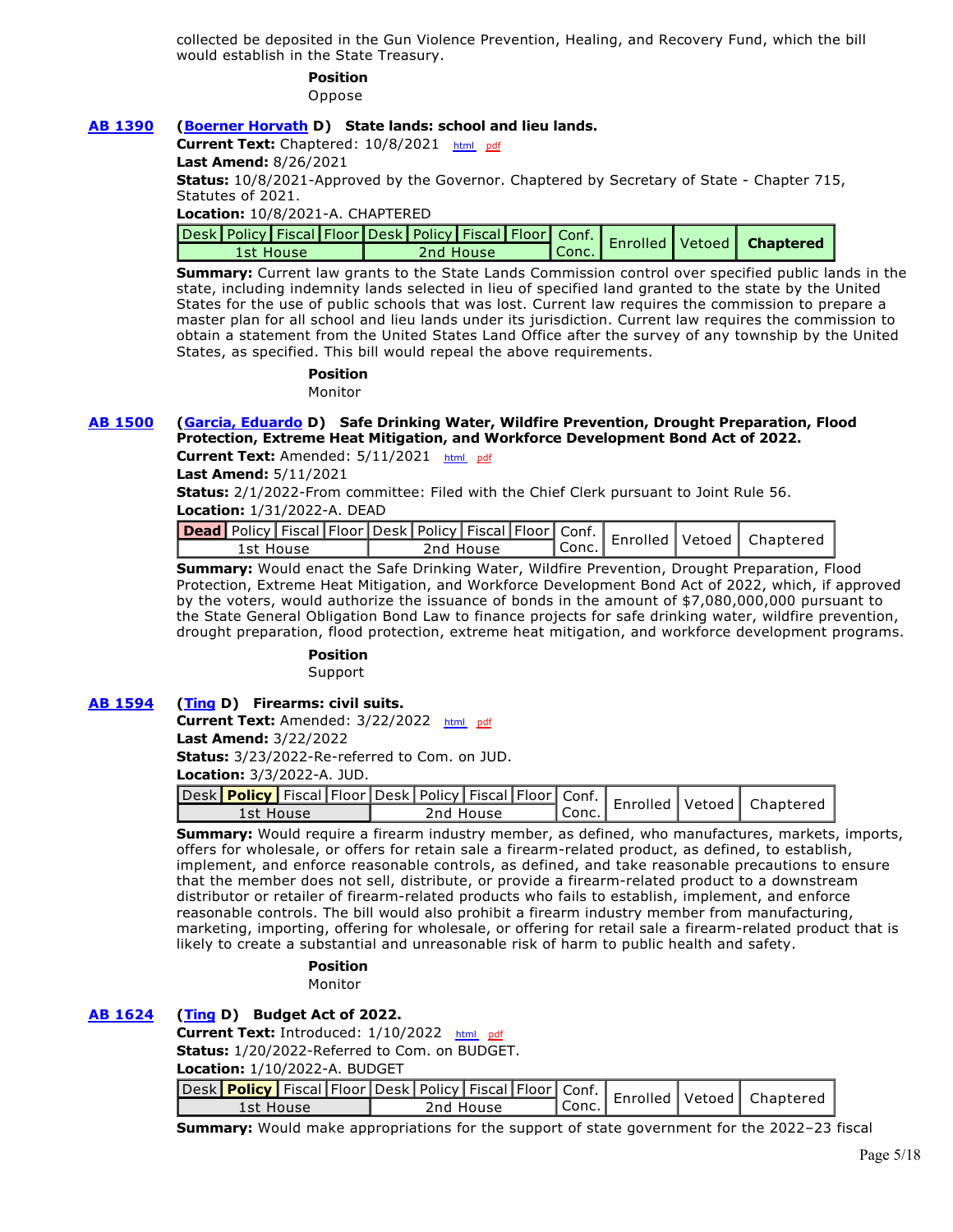year. This bill contains other related provisions.

## **Position**

Monitor

### **[AB 1737](https://ctweb.capitoltrack.com/public/publishbillinfo.aspx?bi=qkmPCQdCLRGHS3MOIOZAef9AWeFrkNTRWf%2Bjc93AXcur0WnyzX08MsYQEZIKc0TG) [\(Holden](https://a41.asmdc.org/) D) Children's camps: local registration and inspections.**

Current Text: Amended: 3/28/2022 [html](http://ct3k1.capitoltrack.com/Bills/21Bills%5Casm%5Cab_1701-1750%5Cab_1737_98_A_bill.htm) [pdf](http://ct3k1.capitoltrack.com/Bills/21Bills%5Casm%5Cab_1701-1750%5Cab_1737_98_A_bill.pdf)

**Last Amend:** 3/28/2022

**Status:** 3/29/2022-Re-referred to Com. on HEALTH. In committee: Set, first hearing. Hearing canceled at the request of author.

**Location:** 2/10/2022-A. HEALTH

| Jesk Policy Fiscal Floor Desk   Policy   Fiscal   Floor   Conf.   Enrolled   Vetoed   Chaptere |           |  |           |           |  |  |
|------------------------------------------------------------------------------------------------|-----------|--|-----------|-----------|--|--|
|                                                                                                | 1st House |  | 2nd House | l Conc. I |  |  |

**Summary:** Current law requires the State Public Health Officer to establish rules and regulations establishing minimum standards for organized camps. Current law requires the State Fire Marshal to adopt minimum fire safety regulations for organized camps. Current law requires local health officers to enforce building standards relating to organized camps and the other rules and regulations adopted by the State Public Health Officer. Current law defines "organized camp," for these purposes, as a site with a program and facilities established for the primary purposes of providing an outdoor group living experience with social, spiritual, educational, or recreational objectives, for 5 days or more during one or more seasons of the year, except as specified. Existing law requires the Director of Public Health to consider the Camp Standards of the American Camping Association when adopting rules and regulations pursuant to these provisions. This bill would include "children's camps" within the definition of organized camps and would define "children's camp" as a camp that offers daytime or overnight experiences administered by adults who provide social, cultural, educational, recreational, or artistic programming to more than 5 children between 3 and 17 years of age for 5 days or longer during at least one season, except as specified.

# **Position**

Monitor

#### **[AB 1753](https://ctweb.capitoltrack.com/public/publishbillinfo.aspx?bi=Dyu5FeULD5bc2Z92J%2F0c1H3jfkJ6smnpEFgVCsdns%2BTPm4pJnfagiphBNFE7Z3wb) [\(Gallagher](http://ad03.asmrc.org/) R) Fish and wildlife: poaching: penalties: probation period.**

Current Text: Introduced: 2/1/2022 [html](http://ct3k1.capitoltrack.com/Bills/21Bills%5Casm%5Cab_1751-1800%5Cab_1753_99_I_bill.htm) [pdf](http://ct3k1.capitoltrack.com/Bills/21Bills%5Casm%5Cab_1751-1800%5Cab_1753_99_I_bill.pdf)

**Status:** 2/10/2022-Referred to Com. on W.,P., & W.

**Location:** 2/10/2022-A. W.,P. & W.

| . Jesk Policy Fiscal Floor Desk   Policy   Fiscal   Floor   Conf.   Enrolled   Vetoed   Chapterer |  |  |           |           |  |  |
|---------------------------------------------------------------------------------------------------|--|--|-----------|-----------|--|--|
| 1st House                                                                                         |  |  | 2nd House | ' Conc. . |  |  |

**Summary:** Current law prescribes certain penalties for the illegal sale or purchase of abalone taken by a person required to be licensed, as specified. Existing law prescribes certain penalties for the illegal take, possession, import, export, sale, purchase, barter, trade, or exchange of a bird, fish, mammal, reptile, amphibian, or part of any of those animals, or the illegal take or possession in the field of more than 3 times the daily bag limit, or the illegal possession of more than 3 times the legal possession limit, of those animals. Current law prescribes certain penalties for the knowing violation and conviction of certain provisions involving trophy deer, elk, antelope, bighorn sheep, or wild turkey.This bill would prohibit, if the court grants probation to a person punished pursuant to the above provisions, the period of probation from exceeding 3 years.

# **Position**

#### Support

#### **[AB 1781](https://ctweb.capitoltrack.com/public/publishbillinfo.aspx?bi=yari5cbrOG%2Ff48N7JZiON0zJBa62qv%2Fb4ilikw%2FzVYKO5pKy5BSvGjgWvgMQRjBR) [\(Rubio, Blanca](https://a48.asmdc.org/) D) Safe transportation of dogs and cats.**

**Current Text: Introduced: 2/3/2022** [html](http://ct3k1.capitoltrack.com/Bills/21Bills%5Casm%5Cab_1751-1800%5Cab_1781_99_I_bill.htm) [pdf](http://ct3k1.capitoltrack.com/Bills/21Bills%5Casm%5Cab_1751-1800%5Cab_1781_99_I_bill.pdf)

**Status:** 2/10/2022-Referred to Com. on B. & P. **Location:** 2/10/2022-A. B.&P.

|           |  |  |           |       |  | Jesk Policy Fiscal Floor Desk Policy Fiscal Floor Conf.   Enrolled   Vetoed   Chaptered ' |
|-----------|--|--|-----------|-------|--|-------------------------------------------------------------------------------------------|
| lst House |  |  | 2nd House | Conc. |  |                                                                                           |

**Summary:** Current law makes it a crime to leave or confine an animal in an unattended motor vehicle under conditions that endanger the health or well-being of an animal due to heat, cold, lack of adequate ventilation, lack of food or water, or other circumstances that could reasonably be expected to cause suffering, disability, or death to the animal.This bill would require the conditions in a mobile or traveling housing facility, as defined, for dogs and cats to not endanger the health or well-being of an animal due to heat, cold, lack of adequate ventilation, lack of food or water, or other circumstances that could reasonably be expected to cause suffering, disability, or death to the animal. The bill would apply to public and private organizations, including animal shelters, rescue groups, and humane society shelters.

#### **Position**  Monitor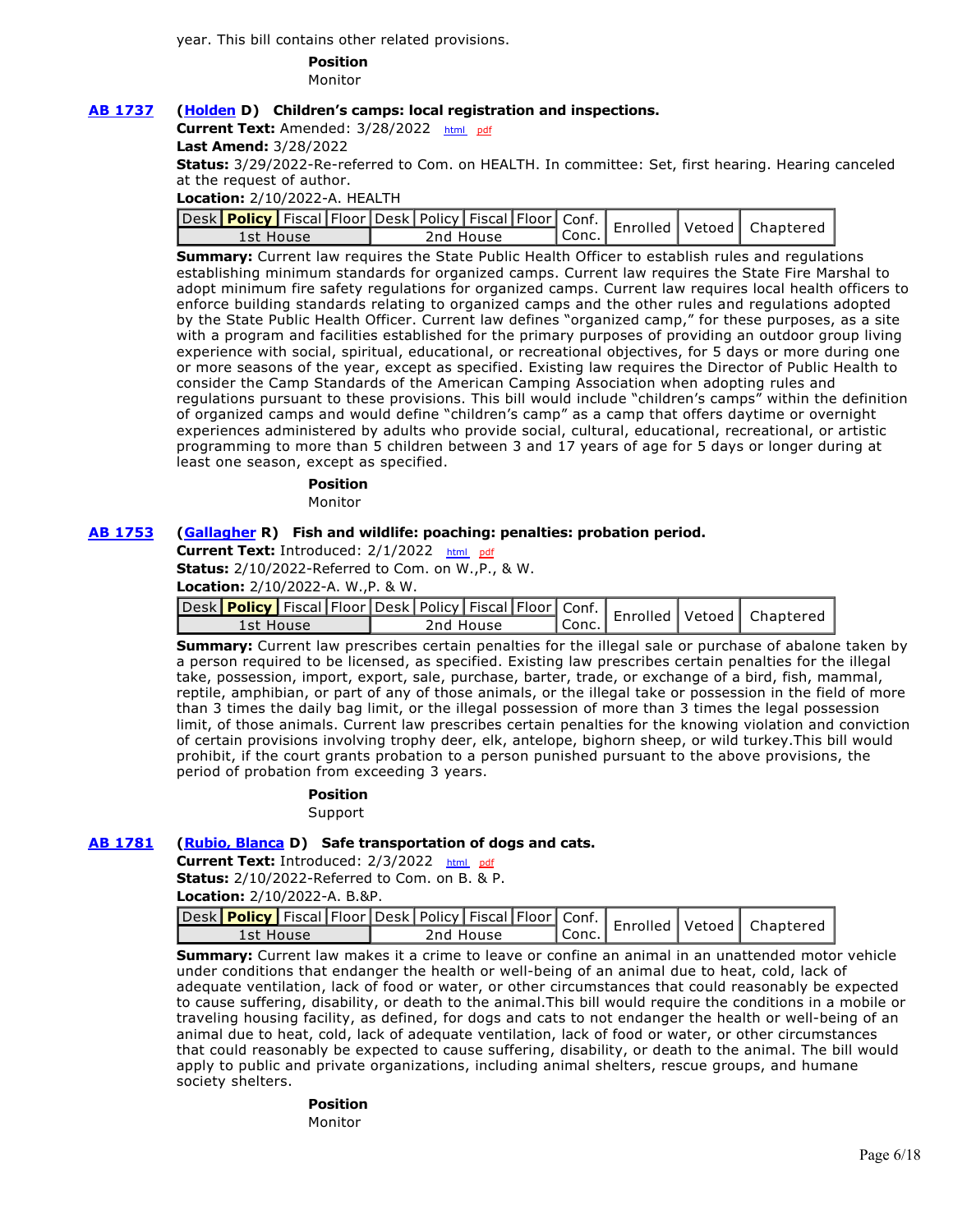## **[AB 1789](https://ctweb.capitoltrack.com/public/publishbillinfo.aspx?bi=yari5cbrOG%2Ff48N7JZiON4Z9COgq06HaVM3Yj8VPMc6ji9FeprL8%2FTed6Q24nFSI) [\(Bennett](https://a37.asmdc.org/) D) Outdoor recreation: California Trails Commission: Trails Corps Program: grant program.**

**Current Text:** Introduced: 2/3/2022 [html](http://ct3k1.capitoltrack.com/Bills/21Bills%5Casm%5Cab_1751-1800%5Cab_1789_99_I_bill.htm)  [pdf](http://ct3k1.capitoltrack.com/Bills/21Bills%5Casm%5Cab_1751-1800%5Cab_1789_99_I_bill.pdf)

**Status:** 2/10/2022-Referred to Com. on W.,P., & W.

**Location:** 2/10/2022-A. W.,P. & W.

| vesk Policy Fiscal Floor Desk   Policy   Fiscal   Floor   Conf.   Enrolled   Vetoed   Chaptered |           |           |  |  |
|-------------------------------------------------------------------------------------------------|-----------|-----------|--|--|
| 1st House                                                                                       | 2nd House | l Conc. I |  |  |

**Summary:** Current law establishes within the Natural Resources Agency the Department of Parks and Recreation, which is under the control of the Director of Parks and Recreation. Current law creates the Recreational Trails Fund, and moneys in the fund are available, upon appropriation by the Legislature, to the department for competitive grants to cities, counties, districts, state and federal agencies, and nonprofit organizations with management responsibilities over public lands to acquire and develop recreational trails.This bill would create the California Trails Commission, to consist of 8 specified members, within the agency to promote policies and investment opportunities that maximize the health, fitness, and social benefits of nonmotorized natural surface trails, trail networks, and greenway corridors.

**Position** 

Monitor

### **[AB 1795](https://ctweb.capitoltrack.com/public/publishbillinfo.aspx?bi=zd3RZEXbqJLxSLUbtUpQg40DML5G2nlyvWPjggzw0KxX2AvAIEFBxPupiaopcedo) [\(Fong](https://ad34.asmrc.org/) R) Open meetings: remote participation.**

**Current Text:** Introduced: 2/7/2022 [html](http://ct3k1.capitoltrack.com/Bills/21Bills%5Casm%5Cab_1751-1800%5Cab_1795_99_I_bill.htm) [pdf](http://ct3k1.capitoltrack.com/Bills/21Bills%5Casm%5Cab_1751-1800%5Cab_1795_99_I_bill.pdf) **Status:** 2/18/2022-Referred to Com. on G.O. **Location:** 2/18/2022-A. G.O.

|  | <b>Location:</b> 2/18/2022-A. G.O.                     |  |  |
|--|--------------------------------------------------------|--|--|
|  | المستحار والمستحل والمستحل والمستحل والمستحدث والمستحل |  |  |

| vesk Policy   Fiscal   Floor   Desk   Policy   Fiscal   Floor   Conf.   Enrolled   Vetoed   Chaptered |           |                    |  |  |
|-------------------------------------------------------------------------------------------------------|-----------|--------------------|--|--|
| 1st House                                                                                             | 2nd House | <sup>I</sup> Conc. |  |  |

**Summary:** The Bagley-Keene Open Meeting Act, requires state bodies to allow all persons to attend meetings and provide an opportunity for the public to address the state body regarding any item included in its agenda, except as specified. This bill would require state bodies, subject to existing exceptions, to provide all persons the ability to participate both in-person and remotely, as defined, in any meeting and to address the body remotely.

#### **Position**  Monitor

## **[AB 1869](https://ctweb.capitoltrack.com/public/publishbillinfo.aspx?bi=wUUNr0hWAm3YM0jy8yeQfN0aOnFzbACHUBKssBmASd56IE%2BAVd0yYP5HzTcxJ8Cu) [\(Rodriguez](https://a52.asmdc.org/) D) Firearms: unserialized firearms.**

**Current Text:** Introduced: 2/8/2022 [html](http://ct3k1.capitoltrack.com/Bills/21Bills%5Casm%5Cab_1851-1900%5Cab_1869_99_I_bill.htm) [pdf](http://ct3k1.capitoltrack.com/Bills/21Bills%5Casm%5Cab_1851-1900%5Cab_1869_99_I_bill.pdf)

**Status:** 3/15/2022-In committee: Set, first hearing. Failed passage. Reconsideration granted. **Location:** 2/18/2022-A. PUB. S.

| vesk Policy Fiscal Floor Desk   Policy   Fiscal   Floor   Conf.   Enrolled   Vetoed   Chaptered |           |           |  |  |
|-------------------------------------------------------------------------------------------------|-----------|-----------|--|--|
| 1st House                                                                                       | 2nd House | ' Conc. . |  |  |

**Summary:** Current law requires a person, other than a licensed manufacturer, who assembles or manufactures a firearm, or any person who possesses an unserialized firearm, to obtain a unique serial number from the Department of Justice and to inscribe that serial number on the firearm, as specified. A violation of this requirement is punishable as a misdemeanor.This bill would make the possession of an unserialized firearm or possession of a firearm with an altered, removed, or obliterated serial number punishable as a felony.

#### **Position**

Monitor

#### **[AB 1881](https://ctweb.capitoltrack.com/public/publishbillinfo.aspx?bi=dAUbcVIP5aA0S5KismdWFADlDNXBt80VhHiqLCnFEYDNJEQYWRQ6f80de6eiCd6Y) [\(Santiago](https://a53.asmdc.org/) D) Animal welfare: Dog and Cat Bill of Rights.**

**Current Text:** Introduced: 2/8/2022 [html](http://ct3k1.capitoltrack.com/Bills/21Bills%5Casm%5Cab_1851-1900%5Cab_1881_99_I_bill.htm)  [pdf](http://ct3k1.capitoltrack.com/Bills/21Bills%5Casm%5Cab_1851-1900%5Cab_1881_99_I_bill.pdf)

**Status:** 2/18/2022-Referred to Com. on B. & P. **Location:** 2/18/2022-A. B.&P.

|           |  |  |           |         |  | Jesk Policy Fiscal Floor Desk Policy Fiscal Floor Conf.   Enrolled   Vetoed   Chapterer |
|-----------|--|--|-----------|---------|--|-----------------------------------------------------------------------------------------|
| 1st House |  |  | 2nd House | l Conc. |  |                                                                                         |

**Summary:** Would enact the Dog and Cat Bill of Rights, and would require every public animal control agency or shelter, society for the prevention of cruelty to animals shelter, humane society shelter, or rescue group to post a copy of the Dog and Cat Bill of Rights. The bill would impose a civil penalty for failure to post the Dog and Cat Bill of Rights, as specified. The bill would make legislative findings and declarations in support of the Dog and Cat Bill of Rights. By imposing new duties on local public officials, the bill would create a state-mandated local program.

#### **Position**

Monitor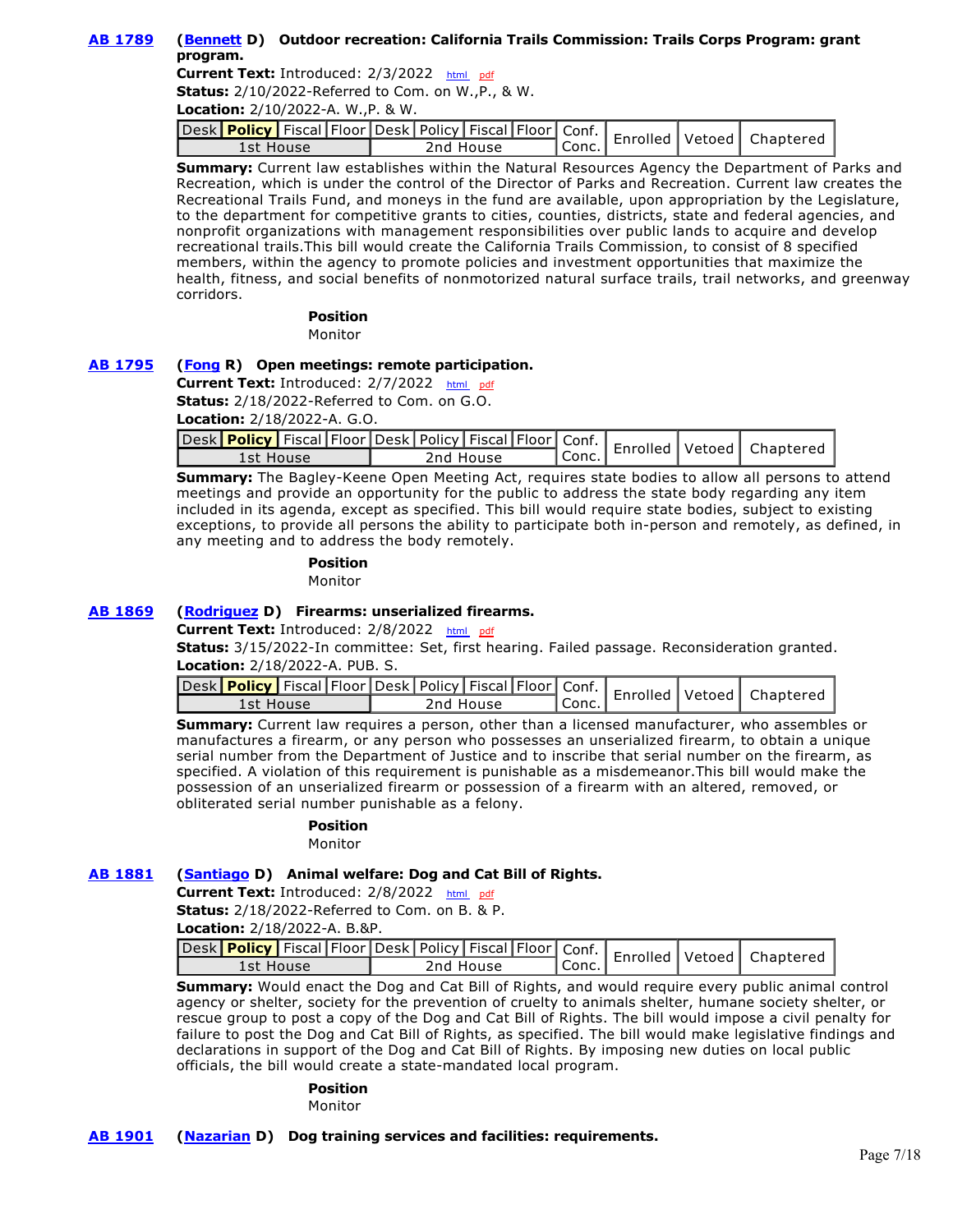## **Current Text:** Amended: 3/24/2022 [html](http://ct3k1.capitoltrack.com/Bills/21Bills%5Casm%5Cab_1901-1950%5Cab_1901_98_A_bill.htm) [pdf](http://ct3k1.capitoltrack.com/Bills/21Bills%5Casm%5Cab_1901-1950%5Cab_1901_98_A_bill.pdf) **Last Amend:** 3/24/2022

**Status:** 3/28/2022-Re-referred to Com. on B. & P.

**Location:** 3/24/2022-A. B.&P.

| vesk Policy   Fiscal   Floor   Desk   Policy   Fiscal   Floor   Conf.   Enrolled   Vetoed   Chaptered |           |                    |  |  |
|-------------------------------------------------------------------------------------------------------|-----------|--------------------|--|--|
| 1st House                                                                                             | 2nd House | <sup>I</sup> Conc. |  |  |

**Summary:**  Current law establishes procedures, as administered by the State Department of Public Health, for the care and maintenance of pets boarded at a pet boarding facility, including, but not limited to, sanitation, provision of enrichment for the pet, health of the pet, and safety. Current law similarly regulates the sale of dogs by pet breeders. This bill would establish parallel requirements for dog trainers, dog training facilities, and dog training facility operators, as defined. The bill would require a dog trainer to disclose in writing certain information to a purchaser of dog training services, including whether the trainer is licensed or certified by an animal training organization. The bill would require a trainer to maintain a written record on the health, status, and disposition of each dog trained at the training facility for a period of at least one year after the completion of training, and would specify various unlawful acts, such as failing to maintain facilities where the dogs are kept or trained in a sanitary condition and failing to wash hands before and after handling an infectious or contagious dog.

#### **Position**  Monitor

## **[AB 1993](https://ctweb.capitoltrack.com/public/publishbillinfo.aspx?bi=WibrqfEwRs2M9AziTZ6bjArA7cmGK%2FlGQ%2FMB9xD90pS69HRbLVN5IBYy0hECXVgm) [\(Wicks](https://a15.asmdc.org/) D) Employment: COVID-19 vaccination requirements.**

Current Text: Introduced: 2/10/2022 [html](http://ct3k1.capitoltrack.com/Bills/21Bills%5Casm%5Cab_1951-2000%5Cab_1993_99_I_bill.htm) [pdf](http://ct3k1.capitoltrack.com/Bills/21Bills%5Casm%5Cab_1951-2000%5Cab_1993_99_I_bill.pdf)

**Status:** 3/29/2022-In committee: Set, first hearing. Hearing canceled at the request of author. **Location:** 3/17/2022-A. L. & E.

| Desk Policy   Fiscal   Floor   Desk   Policy   Fiscal   Floor   Conf.   Enrolled   Vetoed   Chaptered |           |       |  |  |
|-------------------------------------------------------------------------------------------------------|-----------|-------|--|--|
| rst House                                                                                             | 2nd House | Conc. |  |  |

**Summary:** Would require an employer to require each person who is an employee or independent contractor, and who is eligible to receive the COVID-19 vaccine, to show proof to the employer, or an authorized agent thereof, that the person has been vaccinated against COVID-19. This bill would establish an exception from this vaccination requirement for a person who is ineligible to receive a COVID-19 vaccine due to a medical condition or disability or because of a sincerely held religious belief, as specified, and would require compliance with various other state and federal laws. The bill would require proof-of-vaccination status to be obtained in a manner that complies with federal and state privacy laws and not be retained by the employer, unless the person authorizes the employer to retain proof.

## **Position**

Monitor

### **[AB 2225](https://ctweb.capitoltrack.com/public/publishbillinfo.aspx?bi=697V82Xq6QNtXsuC%2FyL0Tx%2BwhRcaSjkR54HjPTdjvIUznoH9BiDjT6yoK2BG6Qj1) [\(Ward](https://a78.asmdc.org/) D) Resource conservation: traditional ecological knowledge: land management plans. Current Text:** Introduced: 2/15/2022 [html](http://ct3k1.capitoltrack.com/Bills/21Bills%5Casm%5Cab_2201-2250%5Cab_2225_99_I_bill.htm) [pdf](http://ct3k1.capitoltrack.com/Bills/21Bills%5Casm%5Cab_2201-2250%5Cab_2225_99_I_bill.pdf)

**Status:** 3/22/2022-From committee: Do pass and re-refer to Com. on APPR. (Ayes 11. Noes 0.) (March 21). Re-referred to Com. on APPR.

## **Location:** 3/21/2022-A. APPR.

| Jesk Policy <b>Fiscal</b> Floor Desk   Policy   Fiscal   Floor   Conf.   Enrolled   Vetoed   Chaptered |           |       |  |  |
|--------------------------------------------------------------------------------------------------------|-----------|-------|--|--|
| 1st House                                                                                              | 2nd House | Conc. |  |  |

**Summary:** Would require the Natural Resources Agency, on or before January 1, 2024, to conduct a listening tour of Native American tribes across the state to solicit their initial input, priorities, and concerns regarding traditional ecological knowledge, as defined, and provide reimbursement to the tribes for this consultation, as provided. The bill would require the agency, after completing the listening tour, but no later than January 1, 2024, to adopt a policy for incorporating traditional ecological knowledge into the conservation and management of lands owned or managed by the agency or the departments, boards, conservancies, or commissions under the agency, as provided. The bill, among other things, would require, on and after January 1, 2024, the agency and the departments, boards, conservancies, and commissions under the agency to incorporate the policy of traditional ecological knowledge into land management plans for lands managed for conservation purposes, as provided.

## **Position**

Monitor

## **[AB 2344](https://ctweb.capitoltrack.com/public/publishbillinfo.aspx?bi=4SpuFwep9YTZixZbFamGchqKIzUVvMntCVrnN3tho5leMP6wTSEEpDSZZWzlHrEn) [\(Friedman](https://a43.asmdc.org/) D) Wildlife connectivity: transportation projects.**

Current Text: Introduced: 2/16/2022 [html](http://ct3k1.capitoltrack.com/Bills/21Bills%5Casm%5Cab_2301-2350%5Cab_2344_99_I_bill.htm) [pdf](http://ct3k1.capitoltrack.com/Bills/21Bills%5Casm%5Cab_2301-2350%5Cab_2344_99_I_bill.pdf) **Status:** 3/3/2022-Referred to Coms. on W.,P., & W. and TRANS. **Location:** 3/3/2022-A. W.,P. & W.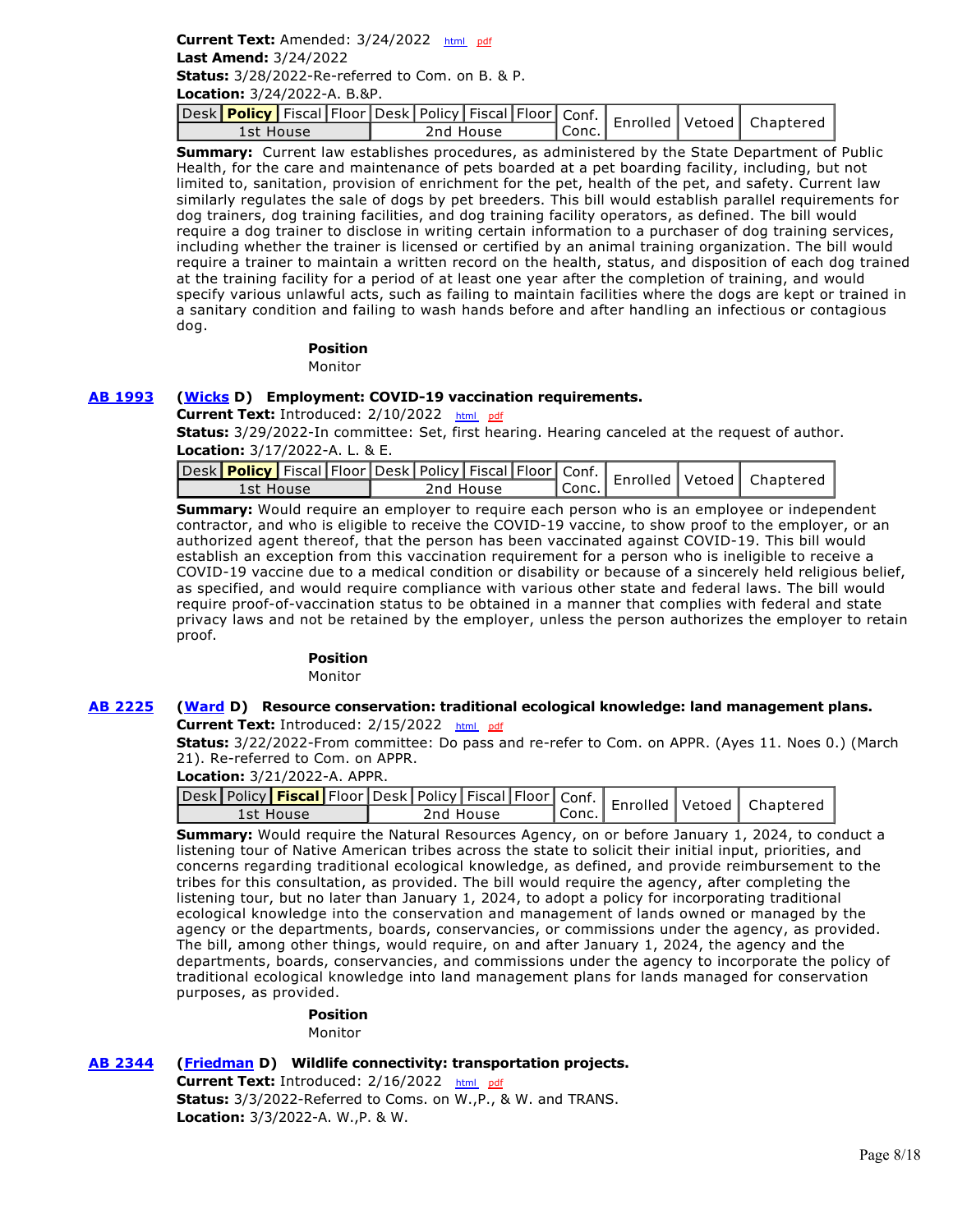| <b>Lesk</b> Policy Fiscal Floor Desk Policy Fiscal Floor Conf.   Enrolled Vetoed   Chapter |           |         |  |  |
|--------------------------------------------------------------------------------------------|-----------|---------|--|--|
| 1st House                                                                                  | 2nd House | l Conc. |  |  |

**Summary:** Would require the Department of Fish and Wildlife to investigate, study, and identify those areas in the state that are essential to wildlife movement and habitat connectivity and that are threatened by specified factors. The bill would require DFW, in coordination with Caltrans, to establish a wildlife connectivity action plan on or before January 1, 2024, and to update the plan at least once every 5 years thereafter. The bill would require the plan to include, among other things, maps that identify the locations of certain areas, including connectivity areas and natural landscape areas, as defined.

## **Position**

Monitor

### **[AB 2346](https://ctweb.capitoltrack.com/public/publishbillinfo.aspx?bi=4SpuFwep9YTZixZbFamGchUXCJmaHW540l%2FichabU5QNQSNt6%2BoMFOx48%2FHkGcdP) [\(Gabriel](https://a45.asmdc.org/) D) Outdoor recreation: Equitable Access Grant Program.**

**Current Text:** Amended: 3/17/2022 [html](http://ct3k1.capitoltrack.com/Bills/21Bills%5Casm%5Cab_2301-2350%5Cab_2346_98_A_bill.htm) [pdf](http://ct3k1.capitoltrack.com/Bills/21Bills%5Casm%5Cab_2301-2350%5Cab_2346_98_A_bill.pdf)

**Last Amend:** 3/17/2022

**Status:** 3/21/2022-Re-referred to Com. on W.,P., & W.

**Location:** 3/17/2022-A. W.,P. & W.

| Jesk Policy   Fiscal Floor Desk   Policy   Fiscal   Floor   Conf.   Enrolled   Vetoed   Chaptere |           |         |  |  |
|--------------------------------------------------------------------------------------------------|-----------|---------|--|--|
| 1st House                                                                                        | 2nd House | l Conc. |  |  |

**Summary:** Would require the Natural Resources Agency to develop the Equitable Access Grants Program to provide financial and technical assistance to local governments and nonprofit organizations to implement community access projects, as defined, that improve the use, equitable admittance, and engagement with the public in stewardship of outdoor recreation areas or facilities located within the state.

#### **Position**

Monitor

## **[AB 2362](https://ctweb.capitoltrack.com/public/publishbillinfo.aspx?bi=MBqDEhsOF1wb5FgAzgplRHJ7RenMbMHvgOC%2Fdb3x2uBrex53cKLdszTuDaeOyLxt) [\(Mullin](https://a22.asmdc.org/) D) Ecosystem restoration and climate adaptation projects: permitting.**

**Current Text:** Introduced: 2/16/2022 [html](http://ct3k1.capitoltrack.com/Bills/21Bills%5Casm%5Cab_2351-2400%5Cab_2362_99_I_bill.htm)  [pdf](http://ct3k1.capitoltrack.com/Bills/21Bills%5Casm%5Cab_2351-2400%5Cab_2362_99_I_bill.pdf)

**Status:** 4/4/2022-VOTE: Do pass as amended and be re-referred to the Committee on [Appropriations] (PASS)

**Location:** 4/4/2022-A. APPR.

| 1st House | 2nd House | Conc. |  |  |
|-----------|-----------|-------|--|--|

**Summary:** Current law requires the Natural Resources Agency, by July 1, 2017, and every 3 years thereafter, to update the state's climate adaptation strategy to identify vulnerabilities to climate change by sectors and priority actions needed to reduce the risks in those sectors. Current law requires the agency to explore, and authorizes the agency to implement, options within the agency's jurisdiction to establish a more coordinated and efficient regulatory review and permitting process for coastal adaptation projects that use natural infrastructure. This bill would require the agency, on or before July 1, 2023, and in consultation with the State Water Resources Control Board, the Department of Food and Agriculture, and the California Environmental Protection Agency, to establish an interagency working group to accelerate and streamline permitting for ecosystem restoration and climate adaptation projects. The bill would require the interagency working group to develop resources for permit applicants and permittees that include, but are not limited to, a unified, online permit application process for existing and proposed projects that includes all appropriate state agencies with regulatory authority over ecosystem restoration and climate adaptation projects.

## **Position**

Monitor

### **[AB 2387](https://ctweb.capitoltrack.com/public/publishbillinfo.aspx?bi=4vgwO4m4rBj1SRQybA5AdI3rRPppLCNaoS7BfDfLwO5H%2FKwCu1sMM636oCwKfw%2Bt) [\(Garcia, Eduardo](https://a56.asmdc.org/) D) Safe Drinking Water, Wildfire Prevention, Drought Preparation, Flood Protection, Extreme Heat Mitigation, and Workforce Development Bond Act of 2022.**

Current Text: Amended: 3/21/2022 [html](http://ct3k1.capitoltrack.com/Bills/21Bills%5Casm%5Cab_2351-2400%5Cab_2387_98_A_bill.htm) [pdf](http://ct3k1.capitoltrack.com/Bills/21Bills%5Casm%5Cab_2351-2400%5Cab_2387_98_A_bill.pdf)

**Last Amend:** 3/21/2022

**Status:** 3/22/2022-Re-referred to Com. on W.,P., & W.

**Location:** 3/3/2022-A. W.,P. & W.

|           |  |           |        |  | Jesk Policy Fiscal Floor Desk   Policy   Fiscal   Floor   Conf.   Enrolled   Vetoed   Chaptered |
|-----------|--|-----------|--------|--|-------------------------------------------------------------------------------------------------|
| Lst House |  | 2nd House | `Conc. |  |                                                                                                 |

**Summary:** Would enact the Safe Drinking Water, Wildfire Prevention, Drought Preparation, Flood Protection, Extreme Heat Mitigation, and Workforce Development Bond Act of 2022, which, if approved by the voters, would authorize the issuance of bonds in the amount of \$7,430,000,000 pursuant to the State General Obligation Bond Law to finance projects for safe drinking water, wildfire prevention, drought preparation, flood protection, extreme heat mitigation, and workforce development programs.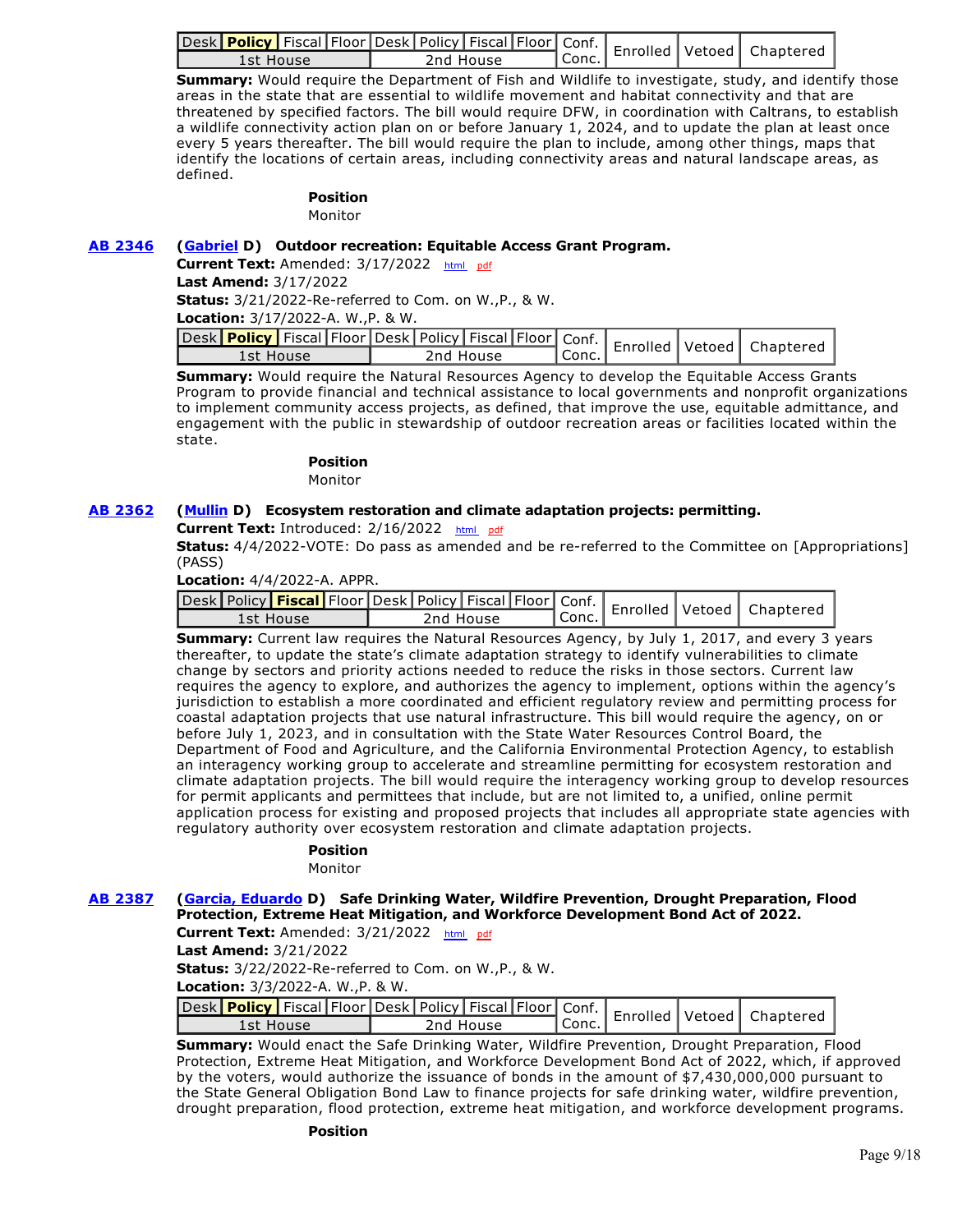#### Support

#### **[AB 2451](https://ctweb.capitoltrack.com/public/publishbillinfo.aspx?bi=ndj055pZ%2FePuySv6eE9BpE%2FlqCaJYHwdERW9dn01%2FVfJEHF9F4hd0Z%2Fp11QHligD) [\(Wood](https://a02.asmdc.org/) D) State Water Resources Control Board: drought planning.**

Current Text: Introduced: 2/17/2022 [html](http://ct3k1.capitoltrack.com/Bills/21Bills%5Casm%5Cab_2451-2500%5Cab_2451_99_I_bill.htm)  [pdf](http://ct3k1.capitoltrack.com/Bills/21Bills%5Casm%5Cab_2451-2500%5Cab_2451_99_I_bill.pdf)

**Status:** 3/3/2022-Referred to Com. on W.,P., & W.

**Location:** 3/3/2022-A. W.,P. & W.

|           |  |           |                   |  | Jesk Policy   Fiscal Floor Desk Policy   Fiscal   Floor   Conf.   Enrolled   Vetoed   Chapterer |
|-----------|--|-----------|-------------------|--|-------------------------------------------------------------------------------------------------|
| 1st House |  | 2nd House | $\mathsf{Conc}$ . |  |                                                                                                 |

**Summary:** Would require the State Water Resources Control Board to establish a Drought Section within the Division of Water Rights, as specified. The bill would require the state board, in consultation with the Department of Fish and Wildlife, to adopt principles and guidelines for diversion and use of water in coastal watersheds during times of water shortage for drought preparedness and climate resiliency and for the development of watershed-level contingency plans to support public trust uses, public health and safety, and the human right to water in times of water shortage. The bill would require the state board to adopt those principles and guidelines no later than March 31, 2023, as specified.

**Position** 

Monitor

#### **[AB 2512](https://ctweb.capitoltrack.com/public/publishbillinfo.aspx?bi=kCR7Tpul0N4hFslv%2BiYLmMeVCq7X7bgVOfFo97AAgcnXZ%2BUB%2Bm3bU0sSx4Tr1Bav) [\(Bloom](https://a50.asmdc.org/) D) Animals: aquatic plants: importation, transportation, and sheltering.**

**Current Text:** Amended: 3/29/2022 [html](http://ct3k1.capitoltrack.com/Bills/21Bills%5Casm%5Cab_2501-2550%5Cab_2512_98_A_bill.htm)  [pdf](http://ct3k1.capitoltrack.com/Bills/21Bills%5Casm%5Cab_2501-2550%5Cab_2512_98_A_bill.pdf) **Last Amend:** 3/29/2022 **Status:** 3/30/2022-Re-referred to Com. on W.,P., & W. **Location:** 3/10/2022-A. W.,P. & W.

| 1st House | 2nd House | Conc. |  |  |
|-----------|-----------|-------|--|--|

**Summary:** Current law prohibits the importation, transportation, possession, or live release of specified wild animals, except under a revocable, nontransferable permit. Current law permits the Fish and Game Commission, by regulation, and in cooperation with the Department of Food and Agriculture, to add or delete wild animals from the list of specified wild animals. Current law requires the Department of Fish and Wildlife to publish, from time to time as changes arise, a list of animals that may not be imported or transported into this state. Under current law, any violation of the Fish and Game Code, or of any rule, regulation, or order made or adopted under this code, is a crime. This bill would authorize the commission to adopt regulations to limit the number of individuals or authorized uses of a wild animal, or prohibit the importation, transportation, or possession of any wild animal. The bill would delete the requirement for the department to publish the list and would instead require the department to establish a list of wild animals that may not be imported into, transported, or possessed in this state.

#### **Position**

Monitor

#### **[AB 2633](https://ctweb.capitoltrack.com/public/publishbillinfo.aspx?bi=iTqLeKY7QFiTLYMt%2BmzmCnZIY9wKkOmThonwoOUXCyfC9MX9JVn64Qy1SeThN5oQ) [\(Cooley](https://a08.asmdc.org/) D) Protection of parklands: removal of illegal campers and campsites.**

**Current Text:** Amended: 3/24/2022 [html](http://ct3k1.capitoltrack.com/Bills/21Bills%5Casm%5Cab_2601-2650%5Cab_2633_98_A_bill.htm)  [pdf](http://ct3k1.capitoltrack.com/Bills/21Bills%5Casm%5Cab_2601-2650%5Cab_2633_98_A_bill.pdf)

**Last Amend:** 3/24/2022

**Status:** 3/28/2022-Re-referred to Com. on W.,P., & W.

**Location:** 3/24/2022-A. W.,P. & W.

|           |  |           |  |         |  | Jesk Policy   Fiscal   Floor Desk   Policy   Fiscal   Floor   Conf.   Enrolled   Vetoed   Chapterer |
|-----------|--|-----------|--|---------|--|-----------------------------------------------------------------------------------------------------|
| 1st House |  | 2nd House |  | ' Conc. |  |                                                                                                     |
|           |  |           |  |         |  |                                                                                                     |

**Summary:** Would authorize the board of supervisors of a county or any other governing body of parkland or open space to order the removal of illegal campers or clearing of illegal campsites from its special parklands, as defined, to protect and preserve sensitive natural habitat, critical wildlife, flood infrastructure, recreational activities, public facilities, public safety, and the adjacent community from significant environmental degradation. This bill contains other existing laws.

#### **Position**

Monitor

## **[AB 2757](https://ctweb.capitoltrack.com/public/publishbillinfo.aspx?bi=obaSn6e7zDSJv6%2BMHua4mt1MANN9SpoARrbWdXTH67MXppZX1lEG68cS7UsPGTXU) [\(Dahle, Megan](https://ad01.asmrc.org/) R) Wildlife resources: natural community conservation plans: public review.**

**Current Text:** Introduced: 2/18/2022 [html](http://ct3k1.capitoltrack.com/Bills/21Bills%5Casm%5Cab_2751-2800%5Cab_2757_99_I_bill.htm)  [pdf](http://ct3k1.capitoltrack.com/Bills/21Bills%5Casm%5Cab_2751-2800%5Cab_2757_99_I_bill.pdf)

**Status:** 3/17/2022-Referred to Com. on W.,P., & W.

**Location:** 3/17/2022-A. W.,P. & W.

| 1st House | 2nd House | `Conc. |  |  |
|-----------|-----------|--------|--|--|

**Summary:** The Natural Community Conservation Planning Act authorizes the Department of Fish and Wildlife to enter into agreements with any person or public entity for the purpose of preparing a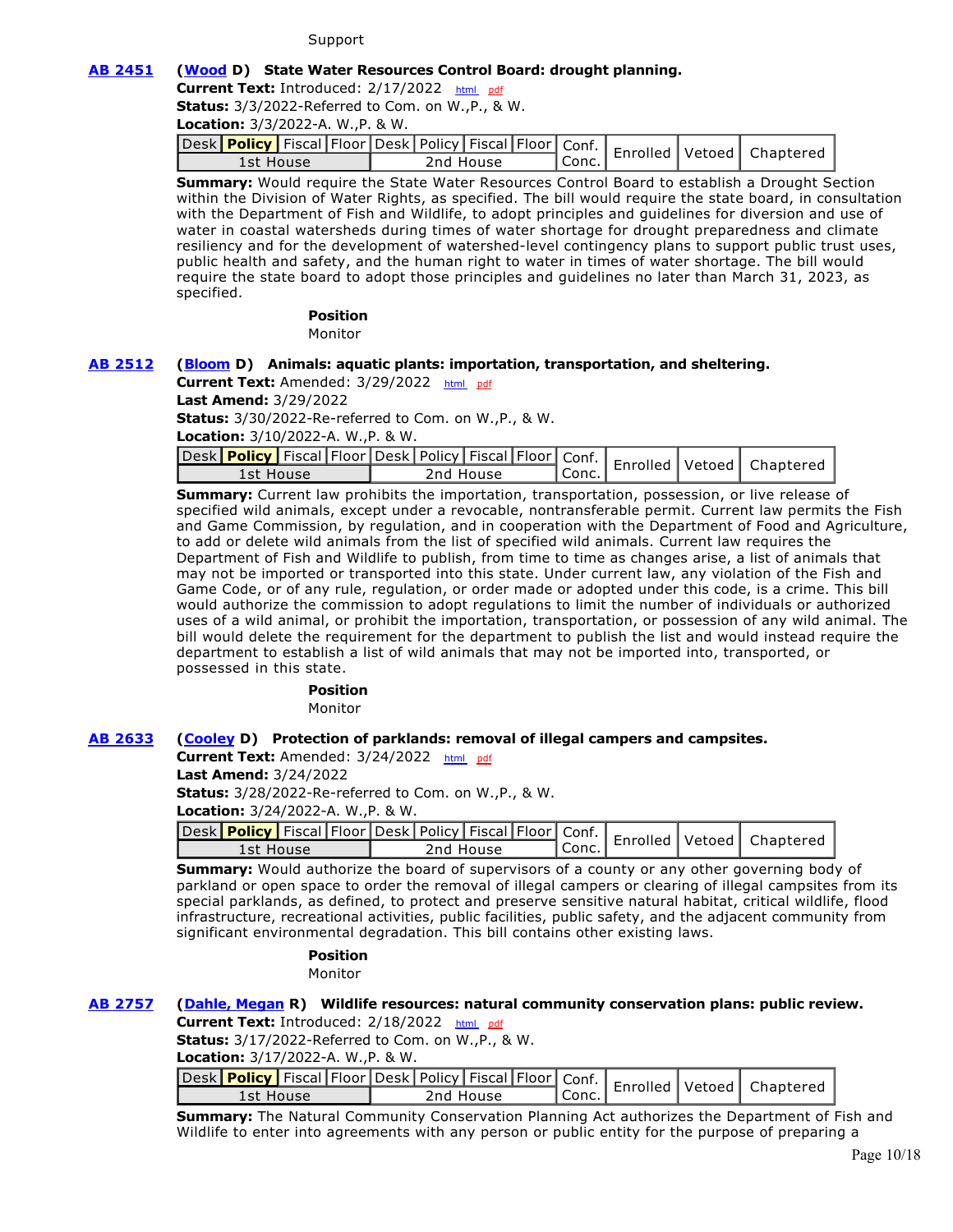natural community conservation plan, in cooperation with a local agency that has land use permit authority over the activities proposed to be addressed in the plan, to provide comprehensive management and conservation of multiple wildlife species. Current law requires the department to establish a process for public participation throughout plan development and review, and requires this process to include a requirement that draft documents associated with a natural community conservation plan that are being considered for adoption by the plan lead agency are available for public review and comment for at least 60 days before the adoption of that draft document, and preliminary public review documents are made available by the plan lead agency at least 10 working days before any public hearing addressing these documents. This bill would also require draft documents associated with a natural community conservation plan and preliminary public review documents to be posted on the plan lead agency's internet website within the timeframes described above.

## **Position**

Monitor

#### **[AB 2805](https://ctweb.capitoltrack.com/public/publishbillinfo.aspx?bi=gBd30rMEV1ufqpymqTQ%2BfNQ0R9u4CnBAeuhohZDOYSCiaK2CTpXrlgYcDkKc2452) [\(Bauer-Kahan](https://a16.asmdc.org/) D) Department of Fish and Game: advance mitigation and regional conservation investment strategies.**

Current Text: Introduced: 2/18/2022 [html](http://ct3k1.capitoltrack.com/Bills/21Bills%5Casm%5Cab_2801-2850%5Cab_2805_99_I_bill.htm) [pdf](http://ct3k1.capitoltrack.com/Bills/21Bills%5Casm%5Cab_2801-2850%5Cab_2805_99_I_bill.pdf) **Status:** 3/17/2022-Referred to Com. on W.,P., & W.

**Location:** 3/17/2022-A. W.,P. & W.

|           |  |           |  |           |  | Jesk Policy Fiscal Floor Desk Policy Fiscal Floor Conf.   Enrolled Vetoed   Chaptere |
|-----------|--|-----------|--|-----------|--|--------------------------------------------------------------------------------------|
| 1st House |  | 2nd House |  | ' Conc. . |  |                                                                                      |

**Summary:** Current law authorizes the Department of Fish and Wildlife, or any other public agency, to propose a regional conservation investment strategy, to be developed in consultation with applicable local agencies that have land use authority, for the purpose of informing science-based nonbinding and voluntary conservation actions and habitat enhancement actions that would advance the conservation of focal species and provide voluntary nonbinding guidance for various activities. Current law authorizes the department to approve a regional conservation investment strategy only if one or more state agencies request approval of the strategy through a letter sent to the Director of Fish and Wildlife, as prescribed. Current law requires the strategy to contain specified information and authorizes inclusion of a regional conservation assessment proposed by the department or any other public agency, and approved by the department, in the strategy. Current law authorizes the department to approve a regional conservation investment strategy or amended strategy for an initial period of up to 10 years after a public meeting and a public comment period regarding the proposed strategy or amended strategy have been held and after it finds that the strategy meets certain requirements. This bill would authorize the department, any other public agency, or federally recognized tribe to propose a regional conservation investment strategy, as provided.

#### **Position**

Monitor

#### **[AB 2919](https://ctweb.capitoltrack.com/public/publishbillinfo.aspx?bi=5EY4rVa709FyGP1isxMNi6xl9SfjJAV9LKrjhGoXFph8mIalnFDPuNAxcBtKqQL3) [\(Fong](https://ad34.asmrc.org/) R) Dams: release of water: fish populations.**

**Current Text:** Amended: 3/24/2022 [html](http://ct3k1.capitoltrack.com/Bills/21Bills%5Casm%5Cab_2901-2950%5Cab_2919_98_A_bill.htm)  [pdf](http://ct3k1.capitoltrack.com/Bills/21Bills%5Casm%5Cab_2901-2950%5Cab_2919_98_A_bill.pdf)

**Last Amend:** 3/24/2022

**Status:** 3/28/2022-Re-referred to Com. on W.,P., & W.

**Location:** 3/24/2022-A. W.,P. & W.

| vesk Policy Fiscal Floor Desk   Policy   Fiscal   Floor   Conf.   Enrolled   Vetoed   Chaptered ) |           |                    |  |  |
|---------------------------------------------------------------------------------------------------|-----------|--------------------|--|--|
| 1st House                                                                                         | 2nd House | <sup>'</sup> Conc. |  |  |

**Summary:** Current law requires the owner of a dam to allow sufficient water at all times to pass through a fishway, or in the absence of a fishway, allow sufficient water to pass over, around or through the dam, to keep in good condition any fish that may be planted or exist below the dam. This bill would provide that, notwithstanding any other law, the release of water from a dam shall only be regulated based on actual fish populations and not based on approximate fish populations.

## **Position**

Monitor

## **[SB 80](https://ctweb.capitoltrack.com/public/publishbillinfo.aspx?bi=WDGcd0u5TKSMIJd2zYnlFF1uLShhVCd77%2FmKYng0wUF1uFjaSW9Up%2BkY5zM7hj5P) [\(McGuire](http://sd02.senate.ca.gov/) D) Commercial fishing: inspection: crab traps.**

**Current Text:** Chaptered: 10/9/2021 [html](http://ct3k1.capitoltrack.com/Bills/21Bills%5Csen%5Csb_0051-0100%5Csb_80_91_C_bill.htm)  [pdf](http://ct3k1.capitoltrack.com/Bills/21Bills%5Csen%5Csb_0051-0100%5Csb_80_91_C_bill.pdf)

#### **Last Amend:** 9/3/2021

**Status:** 10/9/2021-Approved by the Governor. Chaptered by Secretary of State. Chapter 757, Statutes of 2021.

**Location:** 10/9/2021-S. CHAPTERED

| <b>Lesk Policy Fiscal Floor Desk Policy Fiscal Floor Conf.</b> Enrolled Vetoed <b>Chaptere</b><br>2nd House<br>1st House | $\mathsf{I}$ Conc. |  |  |
|--------------------------------------------------------------------------------------------------------------------------|--------------------|--|--|

**Summary:** Would require a person who holds a commercial fishing license or a commercial fish business license, upon request of an authorized agent or employee of the Department of Fish and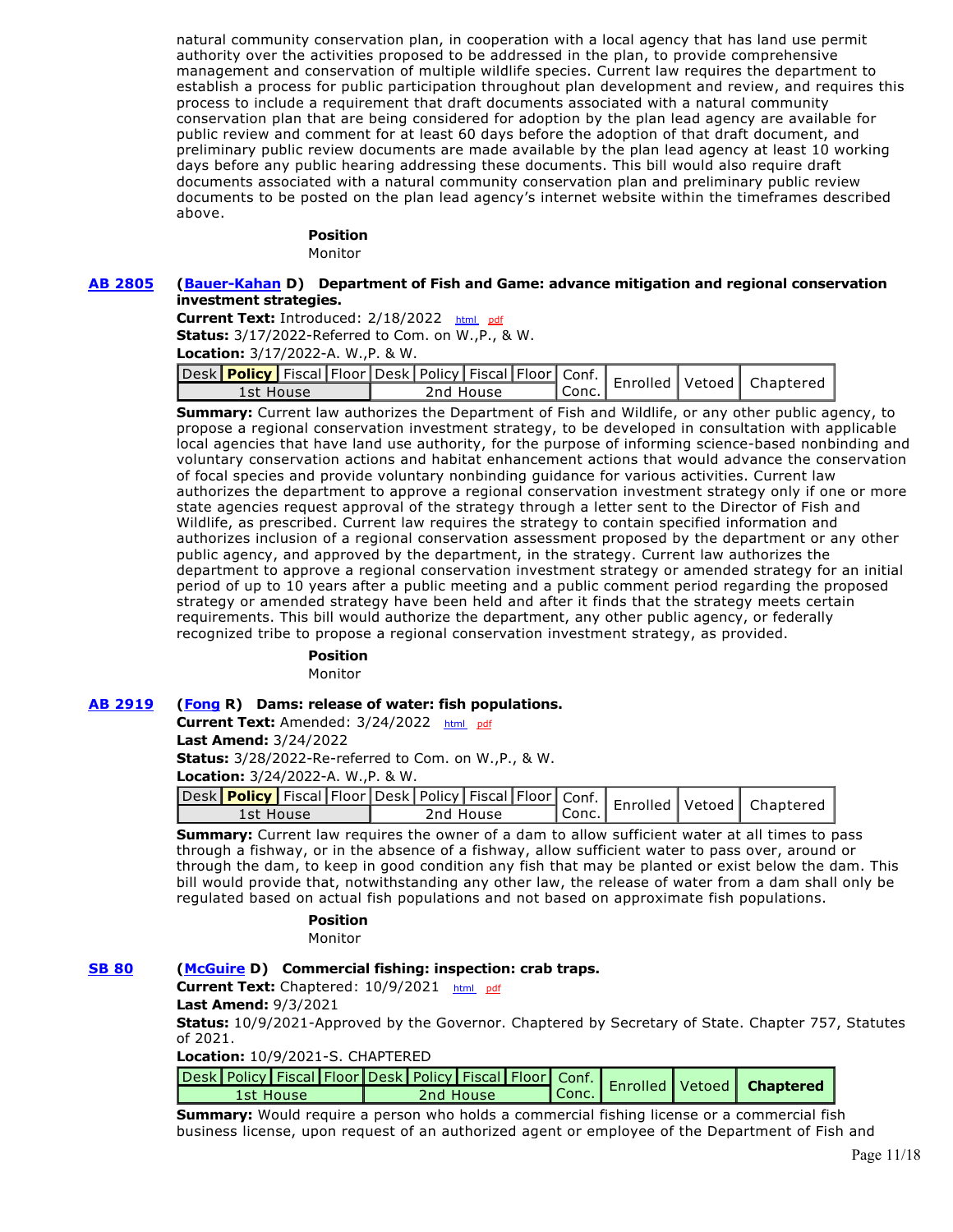Wildlife, to immediately relinquish, at no charge, fish or parts of fish caught or landed in California to the department for the purpose of collecting a biological sample. Because a violation of this provision would be a crime, this bill would impose a state-mandated local program.

## **Position**

#### Monitor

**Notes:** SB 80-Not sure. Has this been a problem in the past? We already deal with it with stripers, salmon, steelhead and bears.

#### **[SB 155](https://ctweb.capitoltrack.com/public/publishbillinfo.aspx?bi=TQNA6gkUHd6Gvq4n%2BrUdNP4hCnsGvtWYze83pKYk2cAdCqe1DkpOPrrICEIL0dXY) (Committee on Budget and Fiscal Review) Public resources trailer bill.**

**Current Text:** Chaptered: 9/23/2021 [html](http://ct3k1.capitoltrack.com/Bills/21Bills%5Csen%5Csb_0151-0200%5Csb_155_96_C_bill.htm) [pdf](http://ct3k1.capitoltrack.com/Bills/21Bills%5Csen%5Csb_0151-0200%5Csb_155_96_C_bill.pdf)

**Last Amend:** 9/7/2021

**Status:** 9/23/2021-Approved by the Governor. Chaptered by Secretary of State. Chapter 258, Statutes of 2021.

**Location:** 9/23/2021-S. CHAPTERED

|  |           |  |           |                  |  | ~sk   Policy   Fiscal   Floor   Desk   Policy   Fiscal   Floor   Conf.   Enrolled   Vetoed   Chaptere |  |
|--|-----------|--|-----------|------------------|--|-------------------------------------------------------------------------------------------------------|--|
|  | 1st House |  | 2nd House | $\mathsf{Conc.}$ |  |                                                                                                       |  |

**Summary:** Current law creates the Healthy Stores Refrigeration Grant Program in the Department of Food and Agriculture upon the appropriation of funds. Current law requires the department to administer the program and to award grants to qualified entities, which is defined to include a small business or corner store, a city or county with representative low-income areas that contain small businesses or corner stores, and certain nonprofit entities that meet specified requirements. This bill would change the name of the program to the Healthy Refrigeration Grant Program. The bill would expand the definition of "qualified entity" to include a tribal government or tribal organization under certain circumstances and would revise the criteria required for a city, county, tribal government, tribal organization, or nonprofit entity to qualify to apply for a grant.

#### **Position**

Monitor

#### **[SB 264](https://ctweb.capitoltrack.com/public/publishbillinfo.aspx?bi=%2FMiTtWXXDWQpTtNw1QLIna9%2BXWw9LtOzJG2X61r2j7bFP0H%2B%2B4rwxswSY2oi%2FkzA) [\(Min](https://sd37.senate.ca.gov/) D) Firearms: the OC Fair and Event Center.**

Current Text: Chaptered: 10/8/2021 [html](http://ct3k1.capitoltrack.com/Bills/21Bills%5Csen%5Csb_0251-0300%5Csb_264_93_C_bill.htm) [pdf](http://ct3k1.capitoltrack.com/Bills/21Bills%5Csen%5Csb_0251-0300%5Csb_264_93_C_bill.pdf) **Last Amend:** 8/30/2021

**Status:** 10/8/2021-Approved by the Governor. Chaptered by Secretary of State. Chapter 684, Statutes of 2021.

**Location:** 10/8/2021-S. CHAPTERED

| Jesk Policy Fiscal Floor Desk Policy Fiscal Floor Conf. Enrolled Vetoed   Chaptere |           |           |  |  |
|------------------------------------------------------------------------------------|-----------|-----------|--|--|
| 1st House                                                                          | 2nd House | $'$ Conc. |  |  |

**Summary:** Would prohibit an officer, employee, operator, lessee, or licensee of the 32nd District Agricultural Association, as defined, from contracting for, authorizing, or allowing the sale of any firearm, firearm precursor part, or ammunition on the property or in the buildings that comprise the OC Fair and Event Center, as specified. The bill would exempt from its provisions a gun buyback event held by a law enforcement agency, the sale of a firearm by a public administrator, public guardian, or public conservator within the course of their duties, a sale that occurs pursuant to a contract that was entered into before January 1, 2022, and the purchase of ammunition on state property by a law enforcement agency in the course of its regular duties.

#### **Position**  Oppose

## **[SB 369](https://ctweb.capitoltrack.com/public/publishbillinfo.aspx?bi=Oq1Ik%2BiNQ1S8E9fR6b7tI8hcubBC%2BTT9e3NW04PaR8l1d7NDesKqXMuIfKwtXoOV) [\(Pan](http://sd06.senate.ca.gov/) D) Flood control: Yolo Bypass Cache Slough Partnership Multibenefit Program.**

**Current Text:** Chaptered: 9/23/2021 [html](http://ct3k1.capitoltrack.com/Bills/21Bills%5Csen%5Csb_0351-0400%5Csb_369_95_C_bill.htm) [pdf](http://ct3k1.capitoltrack.com/Bills/21Bills%5Csen%5Csb_0351-0400%5Csb_369_95_C_bill.pdf)

**Last Amend:** 6/14/2021

**Status:** 9/23/2021-Approved by the Governor. Chaptered by Secretary of State. Chapter 275, Statutes of 2021.

#### **Location:** 9/23/2021-S. CHAPTERED

| - Gaptere ( Policy   Fiscal   Floor   Desk   Policy   Fiscal   Floor   Conf.   Enrolled   Vetoed   Chaptere المعامل |           |                 |  |  |
|---------------------------------------------------------------------------------------------------------------------|-----------|-----------------|--|--|
| 1st House                                                                                                           | 2nd House | $\mathsf{Vert}$ |  |  |

**Summary:** Would establish the Yolo Bypass Cache Slough Partnership Multibenefit Program to support the development and implementation of projects within the Yolo Bypass and Cache Slough region. The bill would define "Yolo Bypass Cache Slough Partnership" to mean the multiagency partnership established pursuant to a memorandum of understanding signed in May 2016 by a total of 15 participating federal, state, and local agencies. The bill would require the participating state agencies, including the Natural Resources Agency, the Department of Water Resources, the Department of Fish and Wildlife, the Central Valley Flood Protection Board, the State Water Resources Control Board, and the Central Valley Regional Water Quality Control Board, to work in collaboration with the participating federal and local agenciesand the City of West Sacramento, if it chooses to participate, to advance specified objectives in the Yolo Bypass and Cache Slough region.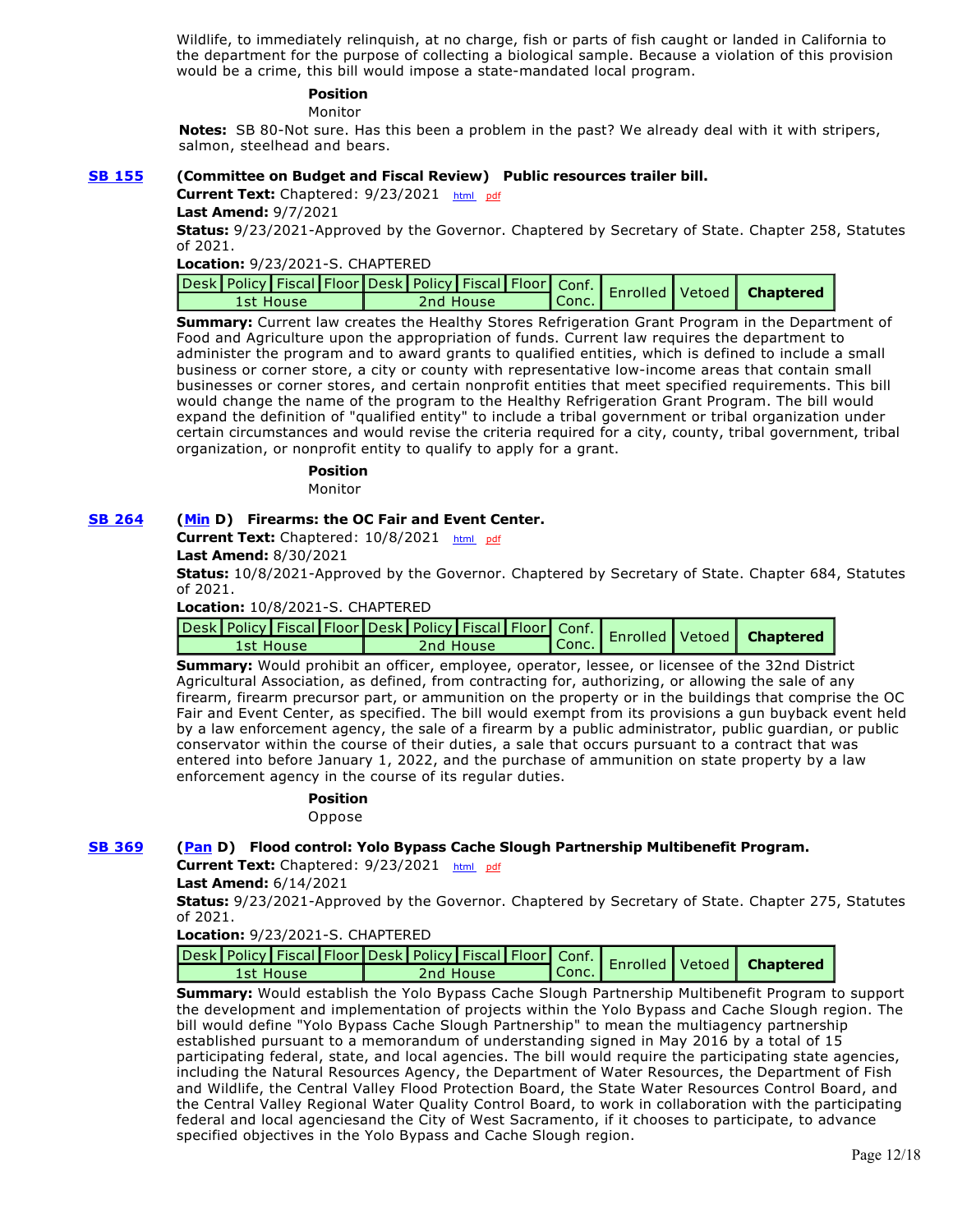## **Position**

Monitor

**Notes:** SB 369-Not sure. On the surface it sounds good. The membership on the "partnership" would have to be diverse but that may not happen in California.

### **[SB 370](https://ctweb.capitoltrack.com/public/publishbillinfo.aspx?bi=Sorqmo0wwVJZ8oUkF4aT9TW01WZNR4jAULhvo1kHc60CMXRaklkkMvp6aKVB%2BryZ) [\(Dodd](http://sd03.senate.ca.gov/) D) Wildlife: Big Game Management Account: uses.**

**Current Text:** Amended: 4/28/2021 [html](http://ct3k1.capitoltrack.com/Bills/21Bills%5Csen%5Csb_0351-0400%5Csb_370_98_A_bill.htm)  [pdf](http://ct3k1.capitoltrack.com/Bills/21Bills%5Csen%5Csb_0351-0400%5Csb_370_98_A_bill.pdf)

**Last Amend:** 4/28/2021

**Status:** 1/6/2022-Read third time. Passed. (Ayes 32. Noes 0.) Ordered to the Assembly. In Assembly. Read first time. Held at Desk.

#### **Location:** 1/6/2022-A. DESK

| 1st House | 2nd House |  | " Conc. . |  |  |
|-----------|-----------|--|-----------|--|--|

**Summary:** Current law establishes the Big Game Management Account within the Fish and Game Preservation Fund. Current law requires revenue from the sale of tags for antelope, elk, deer, wild pig, bear, and sheep to be deposited in the account, except as provided. Cirremt law requires funds deposited in the account to be expended, upon appropriation by the Legislature, by the Department of Fish and Wildlife, solely for specified purposes and pursuant to specified limitations. Current law authorizes the department to make grants to, reimburse, or enter into contracts or other agreements with nonprofit organizations for the use of the funds from the account to carry out those purposes, including related habitat conservation projects. This bill instead would authorize the department to make grants to, reimburse, or enter into contracts or other agreements with public and private entities, including nonprofit organizations, and federally recognized Indian tribes for the use of the funds from the account to carry out those purposes. The bill would require the department, in acting pursuant to that authorization, to consider the state's biodiversity goals.

#### **Position**

Support

#### **[SB 376](https://ctweb.capitoltrack.com/public/publishbillinfo.aspx?bi=p%2BJ8z3nUGL60a1R2nFwjLoGo%2FgUGR9DlMqAux5pBsqEsxcV96XcNIbEtbaQuqRI0) [\(Stern](http://sd27.senate.ca.gov/) D) Wildlife: prohibitions on possession, transportation, and importation of wild animals: live animal markets.**

**Current Text:** Amended: 5/4/2021 [html](http://ct3k1.capitoltrack.com/Bills/21Bills%5Csen%5Csb_0351-0400%5Csb_376_97_A_bill.htm)  [pdf](http://ct3k1.capitoltrack.com/Bills/21Bills%5Csen%5Csb_0351-0400%5Csb_376_97_A_bill.pdf)

**Last Amend:** 5/4/2021

**Status:** 2/1/2022-Returned to Secretary of Senate pursuant to Joint Rule 56.

#### **Location:** 1/21/2022-S. DEAD

|           |  |  |           |           |  | <b>Jead</b> Policy Fiscal Floor Desk Policy Fiscal Floor Conf. Enrolled Vetoed Chaptere |
|-----------|--|--|-----------|-----------|--|-----------------------------------------------------------------------------------------|
| 1st House |  |  | 2nd House | ' Conc. . |  |                                                                                         |

**Summary:** Current law authorizes the Department of Fish and Wildlife to exchange or release to any appropriate federal, state, or local agency or agencies in other states, for purposes of law enforcement, any information collected or maintained by the department under any provision of the Fish and Game Code or any regulation adopted pursuant to this code. This bill would require the Director of Fish and Wildlife, or a designated representative, to coordinate with and cooperate on wildlife trafficking with authorized representatives of the States of Oregon, Washington, and any other state. The bill would provide that these efforts shall include, but are not limited to, notification of wildlife trafficking violations observed in this state, and any potential emerging zoonotic disease risk associated with wildlife.

#### **Position**

Monitor

#### **[SB 470](https://ctweb.capitoltrack.com/public/publishbillinfo.aspx?bi=mLSyj8FelmIcYhWdQM%2Fqn%2BVgx2ePKg0K4WOrTz65DTXm2L0xMychn37js%2BpqKkBw) [\(Jones](https://jones.cssrc.us/) R) Fishing and hunting: annual combined hunting and fishing licenses.**

**Current Text:** Amended: 4/20/2021 [html](http://ct3k1.capitoltrack.com/Bills/21Bills%5Csen%5Csb_0451-0500%5Csb_470_98_A_bill.htm)  [pdf](http://ct3k1.capitoltrack.com/Bills/21Bills%5Csen%5Csb_0451-0500%5Csb_470_98_A_bill.pdf)

**Last Amend:** 4/20/2021

**Status:** 8/27/2021-Failed Deadline pursuant to Rule 61(a)(12). (Last location was APPR. SUSPENSE FILE on 7/14/2021)(May be acted upon Jan 2022)

**Location:** 8/27/2021-A. 2 YEAR

| Jesk Policy   Fiscal   Floor   Desk   Policy   2 year   Floor   Conf.   Enrolled   Vetoed   Chaptere |  |           |         |  |  |
|------------------------------------------------------------------------------------------------------|--|-----------|---------|--|--|
| 1st House                                                                                            |  | 2nd House | ¶Conc.⊥ |  |  |

**Summary:** Would create the annual combined hunting and fishing license that would grant the holder of the license the same privileges as the annual hunting and fishing licenses and that would be valid for a term of one year from the date of purchase of the license. The bill would require the Department of Fish and Wildlife to issue these licenses beginning January 1, 2024. The bill would require the department to submit a report to the Legislature on or before July 1, 2023, that among others things, estimates the initial license fee necessary to fully recover the cost of developing, implementing, and administering the license and associated enforcement activities. The bill would require the Fish and Game Commission to determine the amount of the initial license fee based upon information in that report.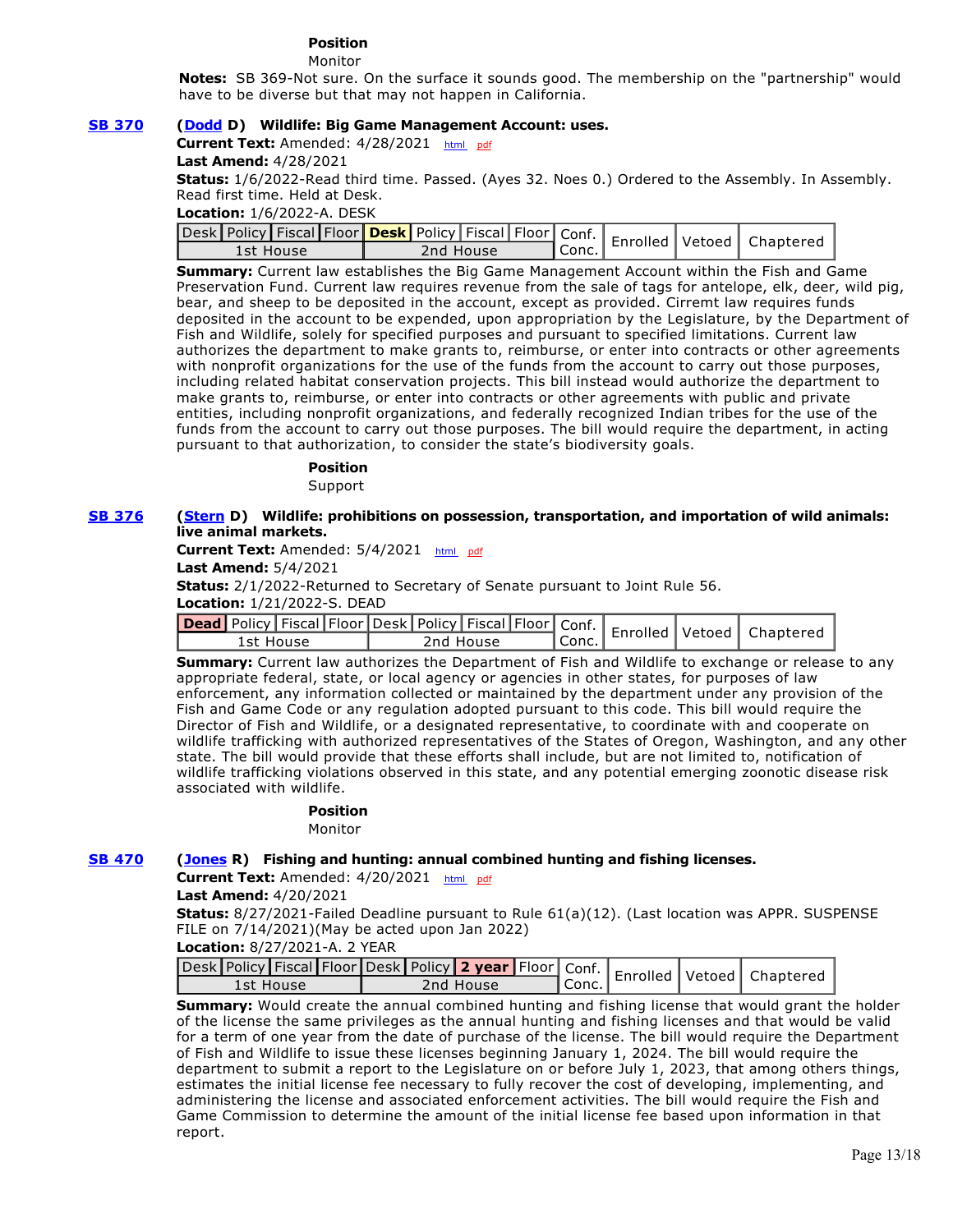## **Position**

Support

### **[SB 624](https://ctweb.capitoltrack.com/public/publishbillinfo.aspx?bi=n9zlg9TAeominQ0EVBWliNUpBwyLuCwqdVRKXK9dX1JsWo%2BM49eRKjeQwuYIJCku) [\(Hueso](http://sd40.senate.ca.gov/) D) Environmental Equity and Outdoor Access Act.**

**Current Text:** Amended: 6/21/2021 [html](http://ct3k1.capitoltrack.com/Bills/21Bills%5Csen%5Csb_0601-0650%5Csb_624_96_A_bill.htm)  [pdf](http://ct3k1.capitoltrack.com/Bills/21Bills%5Csen%5Csb_0601-0650%5Csb_624_96_A_bill.pdf)

**Last Amend:** 6/21/2021

**Status:** 8/27/2021-Failed Deadline pursuant to Rule 61(a)(12). (Last location was APPR. SUSPENSE FILE on 8/19/2021)(May be acted upon Jan 2022)

**Location:** 8/27/2021-A. 2 YEAR

| vesk Policy Fiscal Floor Desk Policy 2 year Floor Conf.   Enrolled Vetoed   Chaptere |           |         |  |  |
|--------------------------------------------------------------------------------------|-----------|---------|--|--|
| 1st House                                                                            | 2nd House | l Conc. |  |  |

**Summary:** Would establish the Environmental Equity and Outdoor Access Act, which sets forth the state's commitment to ensuring all Californians can benefit from, and have meaningful access to, the state's rich cultural and natural resources. The bill would make related findings and declarations regarding the importance of the state's natural resources and ensuring equal access to those resources. The bill would provide that the Legislature finds and declares that it is the policy of the state to, among other things, promote inclusivity and representation and improve competency, as specified, among staff of the agency and each department, board, office, conservancy, and commission within the agency, to ensure all Californians and visitors of the state feel safe and welcome in the outdoors.

# **Position**

Monitor

## **[SB 790](https://ctweb.capitoltrack.com/public/publishbillinfo.aspx?bi=94HCTz4xPTI9U1nTtJCprUCfqvNqJMW5fT1qhrG%2BU%2BTXk9jQi2tiv5%2FCZOfBUFMe) [\(Stern](http://sd27.senate.ca.gov/) D) Wildlife connectivity actions: compensatory mitigation credits.**

**Current Text:** Chaptered: 10/8/2021 [html](http://ct3k1.capitoltrack.com/Bills/21Bills%5Csen%5Csb_0751-0800%5Csb_790_92_C_bill.htm) [pdf](http://ct3k1.capitoltrack.com/Bills/21Bills%5Csen%5Csb_0751-0800%5Csb_790_92_C_bill.pdf)

**Last Amend:** 8/30/2021

**Status:** 10/8/2021-Approved by the Governor. Chaptered by Secretary of State. Chapter 738, Statutes of 2021.

**Location:** 10/8/2021-S. CHAPTERED

|  |           |  |           |           |  | Sesk Policy Fiscal Floor Desk Policy Fiscal Floor Conf. Enrolled Vetoed <b>Chaptere</b> |
|--|-----------|--|-----------|-----------|--|-----------------------------------------------------------------------------------------|
|  | 1st House |  | 2nd House | $ $ Conc. |  |                                                                                         |

**Summary:** Would authorize the Department of Fish and Wildlife approve compensatory mitigation credits for wildlife connectivity actions taken under the conservation and mitigation banking program or the regional conservation investment strategy program. In order to receive compensatory mitigation credits from the department under this authority, the bill would require the wildlife connectivity action to meet specified requirements. The bill would authorize a compensatory mitigation credit created under this authority to be used to fulfill, in whole or in part, compensatory mitigation requirements established under any state or federal environmental law, as determined by the applicable local, state, or federal regulatory agency. The bill would authorize the department to adopt guidelines and criteria to aid in the implementation of these provisions and would exempt the development, adoption, or amendment of these guidelines or criteria from the Administrative Procedure Act.

> **Position**  Monitor

## **[SB 840](https://ctweb.capitoltrack.com/public/publishbillinfo.aspx?bi=iBe9XzsX9jcTKrG8U0CnRUGnO4B0xWBIAzd%2BaiSTK%2FixvA0CeTxLZJBJADAUXjmN) [\(Skinner](http://sd09.senate.ca.gov/) D) Budget Act of 2022.**

**Current Text:** Introduced: 1/10/2022 [html](http://ct3k1.capitoltrack.com/Bills/21Bills%5Csen%5Csb_0801-0850%5Csb_840_99_I_bill.htm) [pdf](http://ct3k1.capitoltrack.com/Bills/21Bills%5Csen%5Csb_0801-0850%5Csb_840_99_I_bill.pdf) **Status:** 1/11/2022-From printer.

**Location:** 1/10/2022-S. BUDGET & F.R.

| LUCALIUII. 1/10/2022-3. DODOLT & F.N. |           |  |  |           |         |  |                                                                                       |
|---------------------------------------|-----------|--|--|-----------|---------|--|---------------------------------------------------------------------------------------|
|                                       |           |  |  |           |         |  | Jesk Policy Fiscal Floor Desk Policy Fiscal Floor Conf.   Enrolled Vetoed   Chaptered |
|                                       | 1st House |  |  | 2nd House | ' Conc. |  |                                                                                       |

**Summary:** This bill would make appropriations for the support of state government for the 2022–23 fiscal year. This bill contains other related provisions.

> **Position**  Monitor

## **[SB 849](https://ctweb.capitoltrack.com/public/publishbillinfo.aspx?bi=5mzMJqRlD5x4fYluIqzIAsCb6oOEhnoegZaIFQzTRlJrKc0V35an%2BEDhgBD9gf09) [\(Umberg](https://sd34.senate.ca.gov/) D) Surplus land.**

Current Text: Amended: 3/2/2022 [html](http://ct3k1.capitoltrack.com/Bills/21Bills%5Csen%5Csb_0801-0850%5Csb_849_98_A_bill.htm) [pdf](http://ct3k1.capitoltrack.com/Bills/21Bills%5Csen%5Csb_0801-0850%5Csb_849_98_A_bill.pdf) **Last Amend:** 3/2/2022 **Status:** 3/9/2022-Re-referred to Com. on GOV. & F.

**Location:** 3/9/2022-S. GOV. & F.

|           | " - esk <mark>  Policy  </mark> Fiscal   Floor   Desk   Policy   Fiscal   Floor   Conf.   Enrolled   Vetoed   Chaptere |                                 |  |  |
|-----------|------------------------------------------------------------------------------------------------------------------------|---------------------------------|--|--|
| 1st House | 2nd House                                                                                                              | <sup>'</sup> Conc. <sub>1</sub> |  |  |
|           |                                                                                                                        |                                 |  |  |

**Summary:** Current law prescribes requirements for the disposal of surplus land by a local agency. This bill would require, if, after the disposing agency and an entity desiring to purchase or lease the land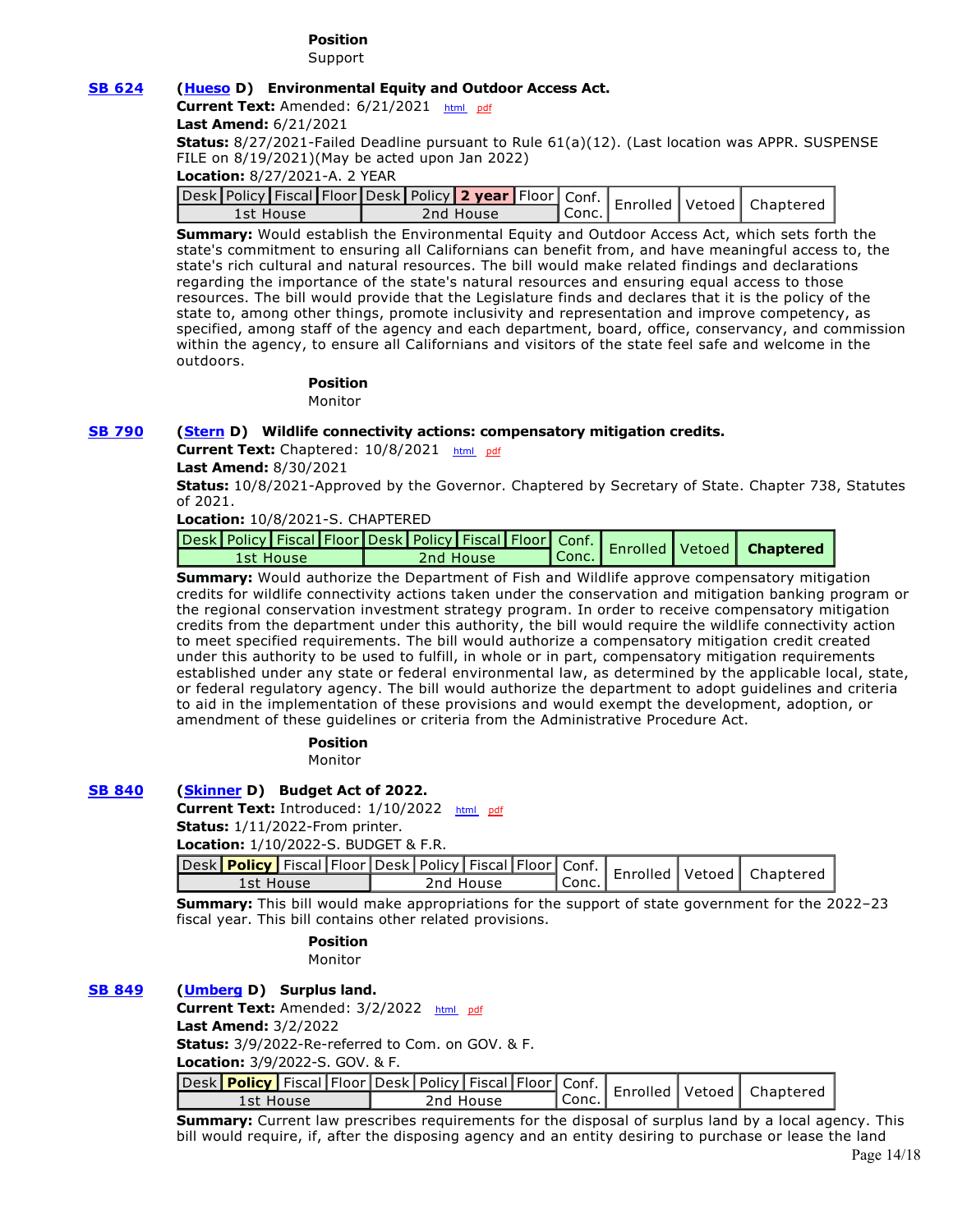have entered into an exclusive negotiating agreement, the determined value of the sales price and terms or lease terms exceeds (\$25,000,000), that the disposing agency post prominently on its internet website the terms of the proposed disposition of the surplus land for not less than 90 days before entering a legally binding agreement to dispose of the land.

#### **Position**

Monitor

# **[SB 856](https://ctweb.capitoltrack.com/public/publishbillinfo.aspx?bi=Z1%2BwW2oKbQS8nwFQC%2FT%2BFbHnkEdnXENvIL2csKjJrmf4hgVwf5pq%2BWvou9drdHm6) [\(Dodd](http://sd03.senate.ca.gov/) D) Wild pigs: validations.** Current Text: Amended: 3/9/2022 [html](http://ct3k1.capitoltrack.com/Bills/21Bills%5Csen%5Csb_0851-0900%5Csb_856_98_A_bill.htm) [pdf](http://ct3k1.capitoltrack.com/Bills/21Bills%5Csen%5Csb_0851-0900%5Csb_856_98_A_bill.pdf) **Last Amend:** 3/9/2022 **Status:** 4/4/2022-April 4 hearing: Placed on APPR suspense file. **Location:** 4/4/2022-S. APPR. SUSPENSE FILE **Desk** Policy **Fiscal** Floor Desk Policy Fiscal Floor Conf.<br>1st House 2nd House Conc. **Conc.** Enrolled Vetoed Chaptered 1st House 2nd House Conc. Enrolled Vetoed Chaptered **Summary:** Current law defines the term "wild pig" for purposes of managing, taking, or hunting that species and classifies the wild pig as a game mammal. Current law requires a person to procure, as

specified, either a hunting license and a wild pig tag or a depredation permit in order to take a wild pig. However, current law provides that any wild pig that is encountered while in the act of inflicting injury to, or damaging or destroying, or threatening to immediately damage or destroy, land or other property may be taken immediately by the owner or the owner's employee or agent, as specified. This bill would revise and recast the provisions applicable to wild pigs by, among other things, specifying that the wild pig is not a game mammal or nongame mammal. The bill would expand the definition of "wild pig" to include any pig that has 2 or more specified phenotypical characteristics and that does not have a permanent mark or visible tag, as specified, and any free-roaming pig, feral pig, or European wild boar having no visible tags, markings, or characteristics indicating that the pig or boar is from a domestic herd. The bill would make this definition applicable to the entire Fish and Game Code.

## **Position**

Oppose

#### **[SB 865](https://ctweb.capitoltrack.com/public/publishbillinfo.aspx?bi=WNThka4QxJ%2BfxLJaKVM6e2OCPwCEq%2BXBekCXLth58L2ZWa2sxahbx60ZJetOpODu) [\(Dodd](http://sd03.senate.ca.gov/) D) Junior hunting licenses: age of eligibility.**

**Current Text:** Amended: 3/9/2022 [html](http://ct3k1.capitoltrack.com/Bills/21Bills%5Csen%5Csb_0851-0900%5Csb_865_98_A_bill.htm)  [pdf](http://ct3k1.capitoltrack.com/Bills/21Bills%5Csen%5Csb_0851-0900%5Csb_865_98_A_bill.pdf) **Last Amend:** 3/9/2022

**Status:** 4/4/2022-April 4 hearing: Placed on APPR suspense file.

**Location:** 4/4/2022-S. APPR. SUSPENSE FILE

| Jesk Policy <b>Fiscal</b> Floor Desk Policy   Fiscal   Floor   Conf.   Enrolled   Vetoed   Chaptered |           |        |  |  |
|------------------------------------------------------------------------------------------------------|-----------|--------|--|--|
| : House                                                                                              | 2nd House | `Conc. |  |  |

**Summary:** Current law requires the Department of Fish and Wildlife to issue an annual hunting license upon payment of a specified fee that varies in amount depending on whether the applicant is a resident of the state. Under existing law, an annual hunting license is valid for a term of one year beginning on July 1 or for the remainder of the term if issued after July 1. Current law requires the department to issue a reduced-fee annual hunting license, known as a junior hunting license, upon payment of a specified fee, to a resident or nonresident who is under 16 years of age on July 1 of the licensing year for which that person seeks a license. This bill, on July 1, 2023, would increase the age of eligibility for an applicant for a reduced-fee junior hunting license from 16 to 18 years of age, as specified. The bill, on July 1, 2028, would restore the age of eligibility for an applicant for a reduced-fee junior hunting license to 16 years of age. The bill would also make related conforming changes.

#### **Position**

Support

#### **[SB 906](https://ctweb.capitoltrack.com/public/publishbillinfo.aspx?bi=RzZv6gAcq4UusV6Rvu0E3lTkOciQQQhYwSEIORr4D8PlrUCbyYzUUpBkT3VZSeJt) [\(Portantino](http://sd25.senate.ca.gov/) D) School safety: mass casualty threats: firearm disclosure.**

**Current Text:** Introduced: 2/2/2022 [html](http://ct3k1.capitoltrack.com/Bills/21Bills%5Csen%5Csb_0901-0950%5Csb_906_99_I_bill.htm)  [pdf](http://ct3k1.capitoltrack.com/Bills/21Bills%5Csen%5Csb_0901-0950%5Csb_906_99_I_bill.pdf)

**Status:** 3/30/2022-March 30 set for first hearing. Failed passage in committee. (Ayes 2. Noes 2.) Reconsideration granted.

**Location:** 2/9/2022-S. ED.

| sesk Policy Fiscal Floor Desk   Policy   Fiscal   Floor   Conf.   Enrolled   Vetoed   Chaptereriche |  |           |           |  |  |
|-----------------------------------------------------------------------------------------------------|--|-----------|-----------|--|--|
| 1st House                                                                                           |  | 2nd House | ' Conc. ⊾ |  |  |

**Summary:** Would require, on or before January 1, 2023, the State Department of Education, in consultation with the Department of Justice, to develop model content for use by local educational agencies related to a threat or perceived threat of an incident of mass casualties at a school. Using the model content, the bill would require local educational agencies to require the parents or guardians of a pupil to disclose whether any firearms are located at the home of the pupil and to answer questions about the ownership, storage, and accessibility by the pupil of the firearms. The bill would require local educational agencies to include information related to the safe storage of firearms in the annual notification provided to the parents or guardians of a pupil. If a school official is alerted to or observes any threat or perceived threat of an incident of mass casualties at a school, the bill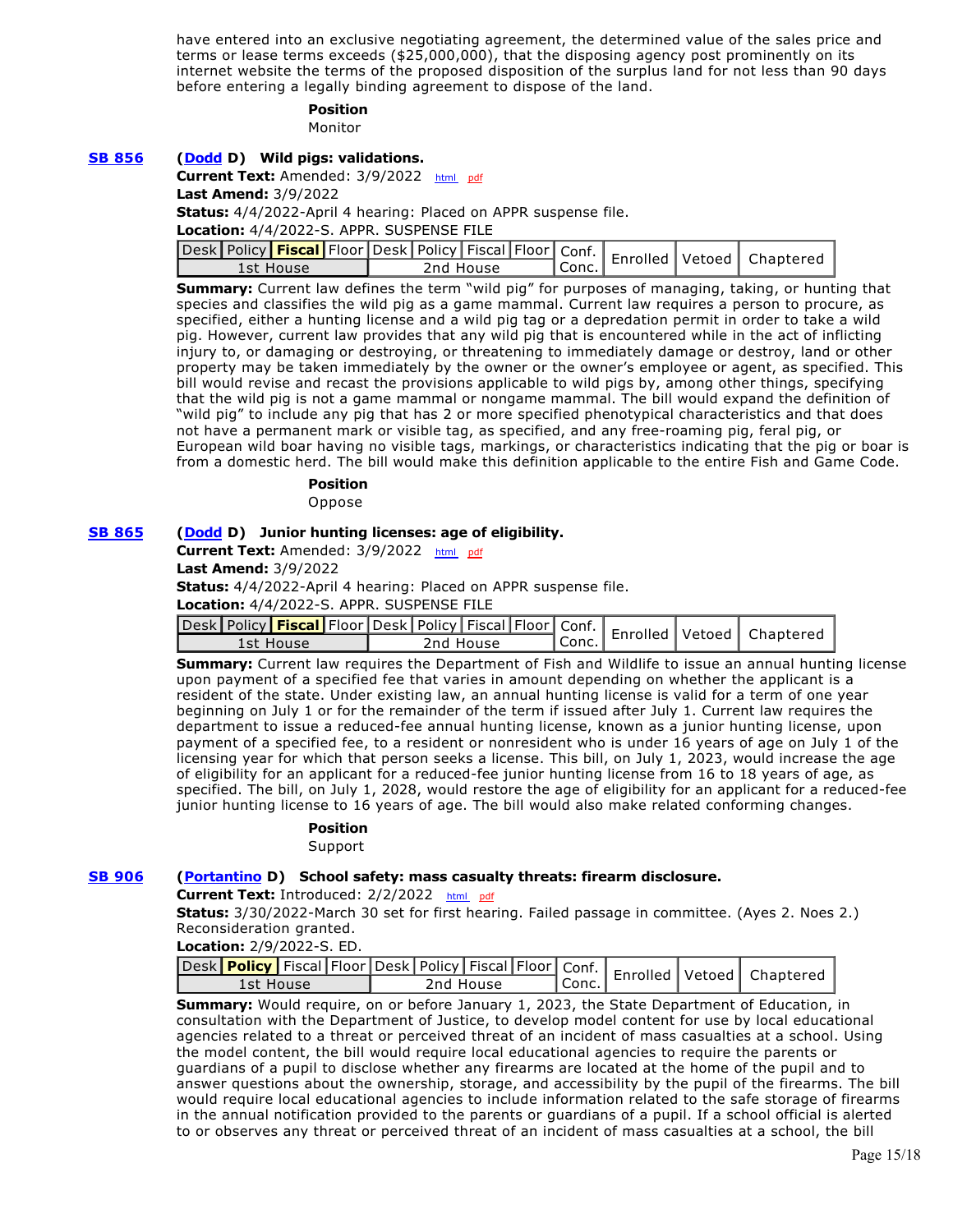would require a report of the threat or perceived threat to be immediately made to law enforcement and the Department of Justice. The bill would require a school or local educational agency, in consultation with law enforcement, to conduct immediately an investigation and threat assessment, as specified.

#### **Position**

Oppose

### **[SB 915](https://ctweb.capitoltrack.com/public/publishbillinfo.aspx?bi=cjrL4U14SwJM7g6m%2B98SPAeQTxwc%2FFthGYetHXdagWNL15S8fTGzh9P0d5aMp%2BFy) [\(Min](https://sd37.senate.ca.gov/) D) Firearms: state property.**

#### **Current Text:** Introduced: 2/2/2022 [html](http://ct3k1.capitoltrack.com/Bills/21Bills%5Csen%5Csb_0901-0950%5Csb_915_99_I_bill.htm)  [pdf](http://ct3k1.capitoltrack.com/Bills/21Bills%5Csen%5Csb_0901-0950%5Csb_915_99_I_bill.pdf)

**Status:** 4/4/2022-April 4 hearing: Placed on APPR suspense file.

**Location:** 4/4/2022-S. APPR. SUSPENSE FILE

| Jesk Policy <b>Fiscal Floor Desk Policy Fiscal Floor</b> Conf.   Enrolled Vetoed   Chapterer |  |           |         |  |  |
|----------------------------------------------------------------------------------------------|--|-----------|---------|--|--|
| 1st House                                                                                    |  | 2nd House | ' Conc. |  |  |

**Summary:** Current law, except as specifically exempted, prohibits an officer, employee, operator, lessee, or licensee of the 32nd District Agricultural Association, as defined, from contracting for, authorizing, or allowing the sale of any firearm, firearm precursor part, or ammunition on the property or in the buildings that comprise the OC Fair and Event Center, as specified. This bill would, except as exempted, prohibit a state officer or employee, or operator, lessee, or licensee of any state-owned property, from contracting for, authorizing, or allowing the sale of any firearm, firearm precursor part, or ammunition on state property, as specified. Because a violation of this prohibition would be a crime, this bill would impose a state-mandated local program.

**Position** 

Oppose

#### **[SB 945](https://ctweb.capitoltrack.com/public/publishbillinfo.aspx?bi=HSzRrM1tsEj%2FzHEHFZoq26RrtBe%2BiUZhNaZAb6MANVuUxzHWemhES443cVrKB7xi) [\(Laird](http://sd17.senate.ca.gov/) D) Falconry: American peregrine falcons.**

Current Text: Amended: 3/29/2022 [html](http://ct3k1.capitoltrack.com/Bills/21Bills%5Csen%5Csb_0901-0950%5Csb_945_97_A_bill.htm) [pdf](http://ct3k1.capitoltrack.com/Bills/21Bills%5Csen%5Csb_0901-0950%5Csb_945_97_A_bill.pdf)

**Last Amend:** 3/29/2022

**Status:** 3/29/2022-Read second time and amended. Re-referred to Com. on APPR. **Location:** 3/22/2022-S. APPR.

| 1st House | 2nd House | l Conc. |  |  |
|-----------|-----------|---------|--|--|

**Summary:** Falconiformes and Strigiformes (birds-of-prey) used in the practice of falconry. Current law authorizes the Fish and Game Commission to authorize the issuance and provide for the revocation of licenses and permits to persons for the practice of falconry. Current law also prohibits the taking or possession at any time of fully protected birds, as specified. Current law designates the American peregrine falcon as a fully protected bird. This bill would exempt the capture, possession, or training of an American peregrine falcon in the practice of falconry from the prohibitions in the fully protected bird statute. The bill would require the department to submit 2 reports to certain committees of the Legislature, on or before specified dates, regarding the use of American peregrine falcons and other raptors in falconry, as specified.

**Position** 

Monitor

#### **[SB 995](https://ctweb.capitoltrack.com/public/publishbillinfo.aspx?bi=CNcp8SWKIs%2BkiZU%2Fn8E%2F4wIvZjgUxDAxw6qe0IddE2vwrZd%2BOCeuofHp38heW9zI) [\(Nielsen](http://nielsen.cssrc.us/) R) Navigable waters: hazardous, medical, or human waste.**

Current Text: Amended: 3/21/2022 [html](http://ct3k1.capitoltrack.com/Bills/21Bills%5Csen%5Csb_0951-1000%5Csb_995_98_A_bill.htm) [pdf](http://ct3k1.capitoltrack.com/Bills/21Bills%5Csen%5Csb_0951-1000%5Csb_995_98_A_bill.pdf)

**Last Amend:** 3/21/2022

**Status:** 3/22/2022-Withdrawn from committee. Re-referred to Com. on E.Q. **Location:** 3/22/2022-S. E.Q.

| 1st House | 2nd House | ' Conc. |  |  |
|-----------|-----------|---------|--|--|

**Summary:** Current law makes it a misdemeanor to place, deposit, or dump garbage in or upon the navigable waters of this state, or to place, deposit, or load it upon a vessel, with intent that it be dumped or deposited in or upon the navigable waters of this state or at any point in the ocean within 20 miles of any point on the coastline of the state. This bill would also make it a misdemeanor to place, deposit, or dump hazardous, medical, or human waste in or upon the navigable waters of this state, or to place, deposit, or load it upon a vessel, with intent that it be dumped or deposited in or upon the navigable waters of this state or at any point in the ocean within 20 miles of any point on the coastline of the state.

#### **Position**

Support

## **[SB 1218](https://ctweb.capitoltrack.com/public/publishbillinfo.aspx?bi=wH%2FXw7W7%2FkHTmtbh%2FF6zd4GUObe1oWxjOQO7fcAt%2FV08ISy6MhHea9xo%2F3wqIsgd) [\(Hurtado](https://sd14.senate.ca.gov/) D) Delta Stewardship Council: annual water supply reliability estimation.**

**Current Text:** Introduced: 2/17/2022 [html](http://ct3k1.capitoltrack.com/Bills/21Bills%5Csen%5Csb_1201-1250%5Csb_1218_99_I_bill.htm) [pdf](http://ct3k1.capitoltrack.com/Bills/21Bills%5Csen%5Csb_1201-1250%5Csb_1218_99_I_bill.pdf) **Status:** 3/25/2022-Set for hearing April 19.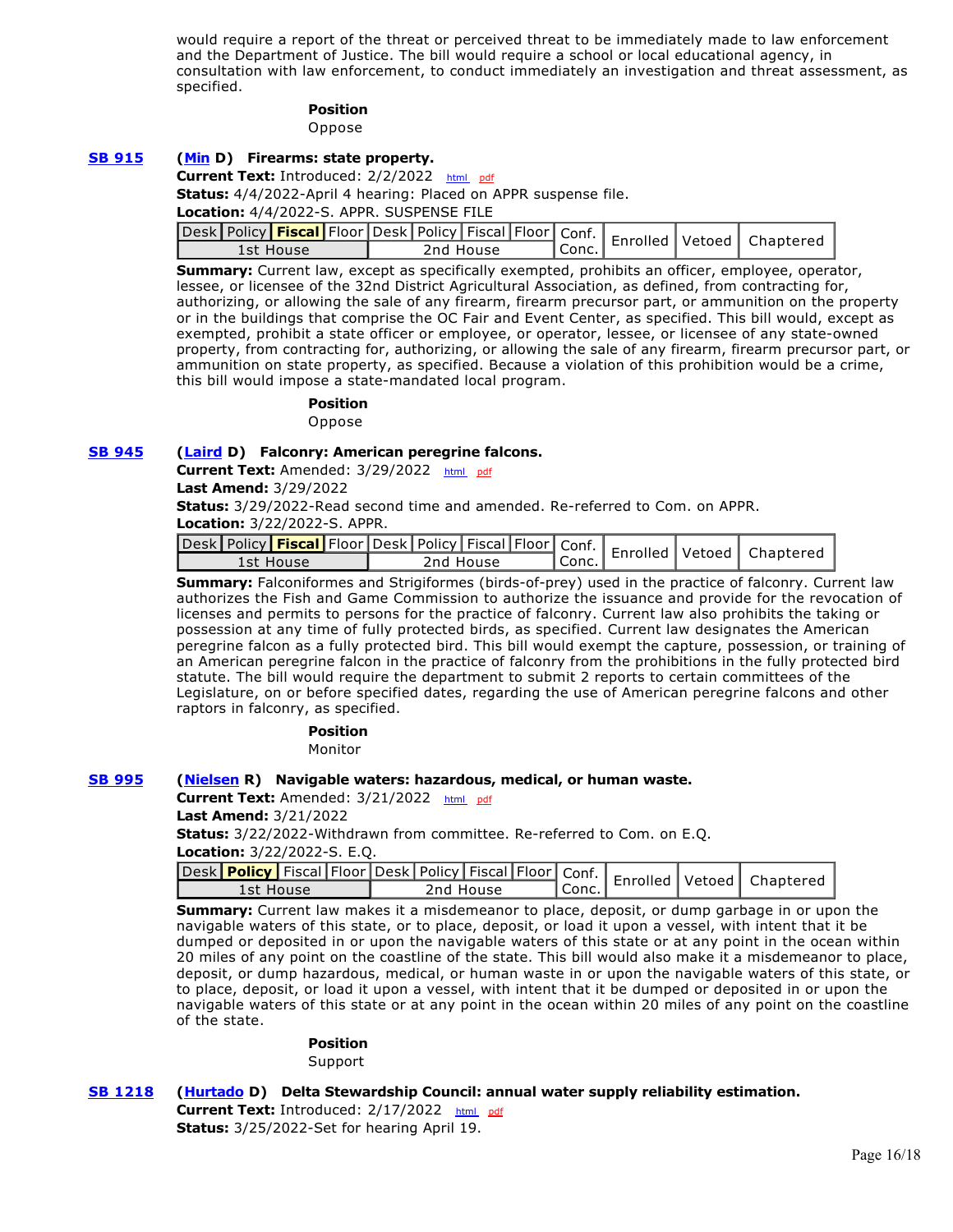**Location:** 3/2/2022-S. N.R. & W.

| - Jesk Policy   Fiscal   Floor   Desk   Policy   Fiscal   Floor   Conf.   Enrolled   Vetoed   Chaptered المصدر |           |       |  |  |
|----------------------------------------------------------------------------------------------------------------|-----------|-------|--|--|
| 1st House                                                                                                      | 2nd House | Conc. |  |  |

**Summary:** Current law, the Sacramento-San Joaquin Delta Reform Act of 2009, establishes the Delta Stewardship Council, which is required to develop, adopt, and commence implementation of a comprehensive management plan, known as the Delta Plan, for the Sacramento-San Joaquin Delta. This bill would require the council, at least once annually, to publish on its internet website, in consultation with relevant state and federal agencies and the public, a water supply reliability estimation for the water flows into the Delta and out of the Straits of Carquinez and into the San Francisco Bay.

#### **Position**

### **[SB 1244](https://ctweb.capitoltrack.com/public/publishbillinfo.aspx?bi=rjp4QcwSmqnr%2FqwrkRb%2BBG%2B%2FWS%2FJf8RnzSMI0cGM2CbZxogSgCDxjx13vP4me%2Fnp) [\(Cortese](http://sd15.senate.ca.gov/) D) Department of Fish and Wildlife: Public Resources Account.**

Current Text: Amended: 3/16/2022 [html](http://ct3k1.capitoltrack.com/Bills/21Bills%5Csen%5Csb_1201-1250%5Csb_1244_98_A_bill.htm) [pdf](http://ct3k1.capitoltrack.com/Bills/21Bills%5Csen%5Csb_1201-1250%5Csb_1244_98_A_bill.pdf)

**Last Amend:** 3/16/2022

**Status:** 3/23/2022-Re-referred to Com. on N.R. & W.

**Location:** 3/23/2022-S. N.R. & W.

|           |  |  |           |                    |  | Jesk Policy Fiscal Floor Desk   Policy   Fiscal   Floor   Conf.   Enrolled   Vetoed   Chaptered |
|-----------|--|--|-----------|--------------------|--|-------------------------------------------------------------------------------------------------|
| 1st House |  |  | 2nd House | <sup>1</sup> Conc. |  |                                                                                                 |

**Summary:** Would transfer the moneys appropriated from the Public Resources Account in the Cigarette and Tobacco Products Surtax Fund for programs to protect, restore, enhance, or maintain waterfowl habitat to the Department of Fish and Wildlife. The bill would require the department to use the moneys received from the Public Resources Account for programs to protect, restore, enhance, or maintain waterfowl habitat, as specified.

**Position** 

## Support

#### **[SB 1274](https://ctweb.capitoltrack.com/public/publishbillinfo.aspx?bi=ZddaK%2FWEmXTd2ROrUhnQyTYdTuCi%2B%2B43T31RsRawleJhJds%2FgTCbxb5Ando1WNnB) [\(McGuire](http://sd02.senate.ca.gov/) D) Environmental quality: environmental leadership development projects: clean energy transmission projects: offshore wind.**

**Current Text:** Introduced: 2/18/2022 [html](http://ct3k1.capitoltrack.com/Bills/21Bills%5Csen%5Csb_1251-1300%5Csb_1274_99_I_bill.htm)  [pdf](http://ct3k1.capitoltrack.com/Bills/21Bills%5Csen%5Csb_1251-1300%5Csb_1274_99_I_bill.pdf) **Status:** 3/25/2022-Set for hearing April 20. **Location:** 3/2/2022-S. E.Q.

|           |  |  |           |         |  | vesk Policy   Fiscal   Floor Desk   Policy   Fiscal   Floor   Conf.   Enrolled   Vetoed   Chapterer |
|-----------|--|--|-----------|---------|--|-----------------------------------------------------------------------------------------------------|
| 1st House |  |  | 2nd House | ' Conc. |  |                                                                                                     |

**Summary:** The California Environmental Quality Act (CEQA) requires a lead agency, as defined, to prepare, or cause to be prepared, and certify the completion of an environmental impact report (EIR) on a project that the lead agency proposes to carry out or approve that may have a significant effect on the environment or to adopt a negative declaration if it finds that the project will not have that effect. CEQA also requires a lead agency to prepare a mitigated negative declaration for a project that may have a significant effect on the environment if revisions in the project would avoid or mitigate that effect and there is no substantial evidence that the project, as revised, would have a significant effect on the environment. This bill would additionally include, as a project eligible for certification, a clean energy transmission project that upgrades existing transmission infrastructure to bring renewable energy from an offshore wind project located within or adjacent to the County of Humboldt that meets specified requirements. The bill would also require the quantification and mitigation of the impacts of a clean energy transmission project, as specified. Because the bill would require the lead agency to prepare concurrently the record of proceedings for these additional projects that are certified by the Governor, this bill would impose a state-mandated local program. This bill contains other related provisions and other existing laws.

## **Position**

Monitor

## **[SB 1384](https://ctweb.capitoltrack.com/public/publishbillinfo.aspx?bi=V%2BnygPyKY6xn%2BOYQNkDlyMMFSCp7OdJcdOWqQquEOQmkgs%2BU6Jh03kdu7MGjdfLs) [\(Min](https://sd37.senate.ca.gov/) D) Firearms: dealer requirements.**

Current Text: Introduced: 2/18/2022 [html](http://ct3k1.capitoltrack.com/Bills/21Bills%5Csen%5Csb_1351-1400%5Csb_1384_99_I_bill.htm) [pdf](http://ct3k1.capitoltrack.com/Bills/21Bills%5Csen%5Csb_1351-1400%5Csb_1384_99_I_bill.pdf)

**Status:** 3/24/2022-Set for hearing April 19.

**Location:** 3/9/2022-S. PUB. S.

| <b>Lesk Policy Fiscal Floor Desk   Policy   Fiscal   Floor   Conf.   Enrolled   Vetoed   Chapterery   Confli</b> |           |           |  |  |
|------------------------------------------------------------------------------------------------------------------|-----------|-----------|--|--|
| 1st House                                                                                                        | 2nd House | $'$ Conc. |  |  |

**Summary:** Would require a licensed firearm dealer to have a digital video surveillance system on their business premise and would require that dealer to carry a policy of general liability insurance, as specified. The bill would require a licensee and any employees that handle firearms to annually complete specified training. The bill would require the Department of Justice to develop and implement an online training course, as specified, including a testing certification component.